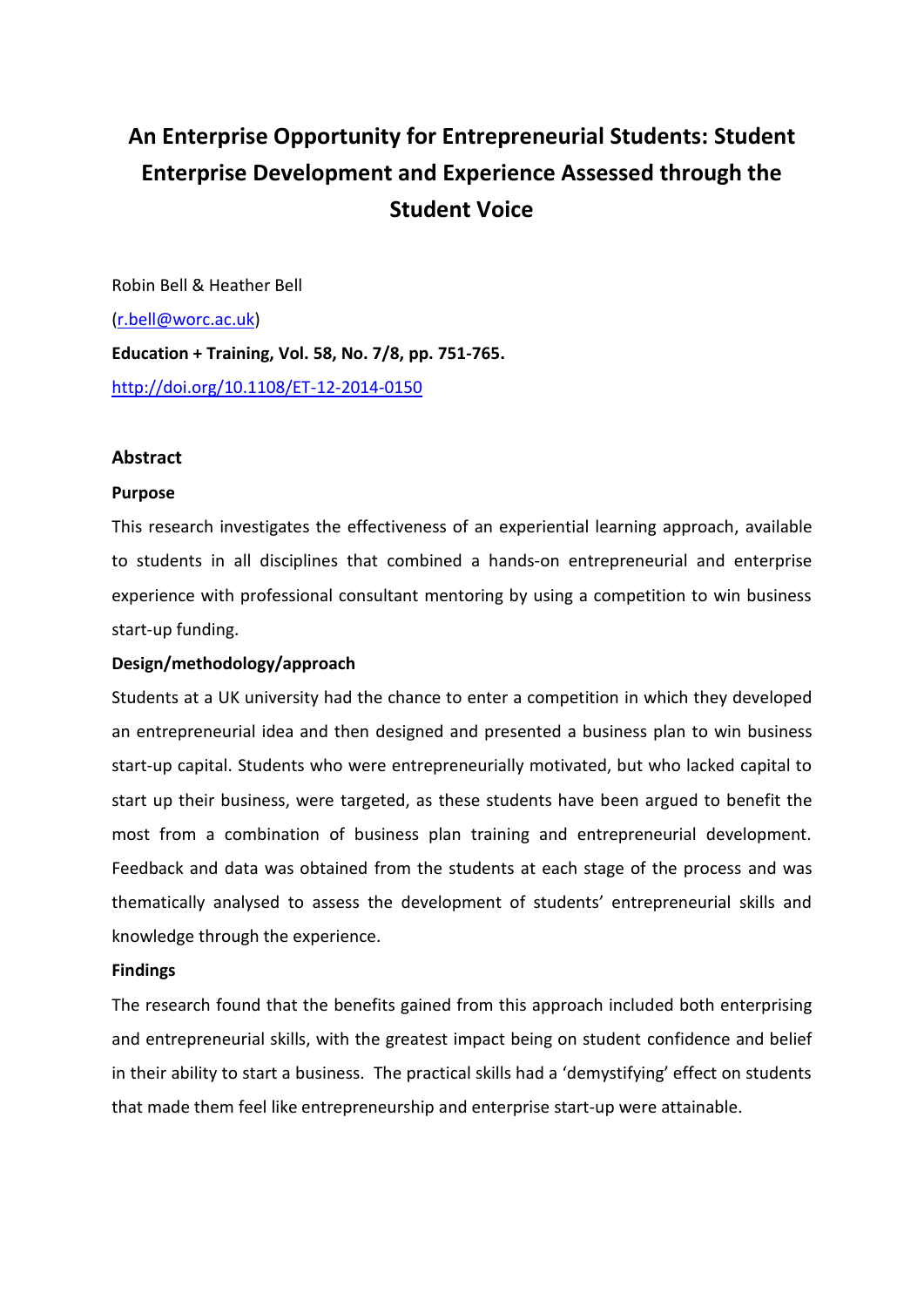# **Research limitations/implications**

The research focused on students at one UK University and centered on entrepreneurship in a retail business. The competition thus appealed mainly to students who were interested in retail start-up, thus leaving out some enterprising students whose feedback may have been different. In addition, while entrepreneurial skills are assessed in the data, the students who would be interested in the competition would be assumed to be proactive, and this skill was not able to be analyzed. This research is a single case, and thus could be enhanced by more cases and looking at other enterprise start-up means beyond retail.

# **Originality/value**

This research makes a case that, in light of literature critical of the use of business plan training in entrepreneurship education, certain students are appropriate candidates for this approach. Specific skills and knowledge can be developed in university students using a live enterprise experience, supported by entrepreneurial mentoring. By making the event extracurricular, the study sought to capture the feedback of students who self-selected into the program, who can benefit most from combined entrepreneurial and business-plan development experience.

# **Keywords**

Entrepreneurship; Enterprise; Mentoring; Active Learning; Experiential Learning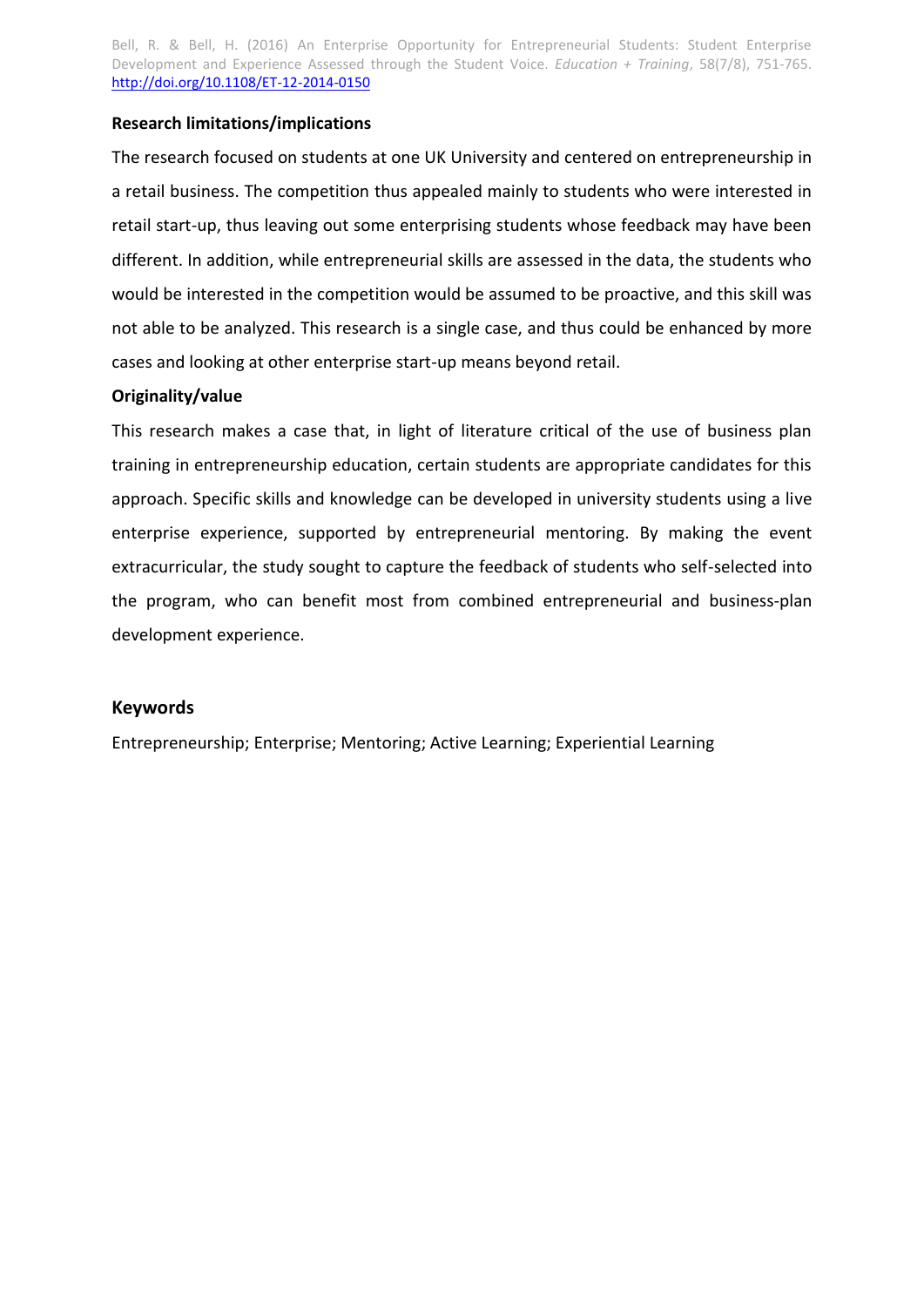#### **Introduction**

There has been a marked global interest in developing business and entrepreneurial education, in part because entrepreneurship has been seen as a generator of national prosperity and competitiveness (Chartered Institute of Personnel and Development [CIPD], 2015; European Commission [EC], 2013; Quality Assurance Agency for Higher Education [QAA], 2012; Martinez et al. 2010), Indeed, entrepreneurship and innovation are considered to be crucial to sustainable economic development and competitive advantage (EC, 2013; Sine and Lee, 2009). Entrepreneurship and business development have thus become an important focus in education systems as a means to stimulate social, economic, and organizational development (CIPD, 2015; EC, 2013; QAA, 2012; Matlay, 2006). This has led to a considerable growth over the last two decades both in the development of entrepreneurship as an academic subject (Martin et al., 2013; Fayolle, 2013).

Learning about entrepreneurship requires exposure to and engagement with the complex stages of its process. Academic support has been steadily increasing for the use of nontraditional and experiential higher education learning environments to aid the development of entrepreneurship skills and behaviours (Gibb, 2002; Jones and English, 2004; Zahra and Welter, 2008). This research explores the benefits to students of an experiential approach using mentoring, idea development, business plan design, and product 'pitches' in an extracurricular competition available to all interested university students.

# **Active and experiential learning**

Experiential learning can be described as a participatory form of learning which involves learners in a range of mental processes to synthesize information in an active and immersive environment (Feinstein et al., 2002). It is a process through which knowledge is created by transforming experiences (Kolb, 1984), and reflection is the means by which the experience is interpreted and transformed. As such, structured approaches to the reflective stage can enhance this process (Platzer et al., 1997). This approach departs from the traditional lecturer-led passive learning, towards a greater emphasis on action-orientated, experiential learning, problem solving, and project-based style of teaching (Jones and English 2004). Many approaches to entrepreneurship education have been influenced by Kolb's experiential learning cycle (Kolb, 1984), which draws on earlier works that emphasize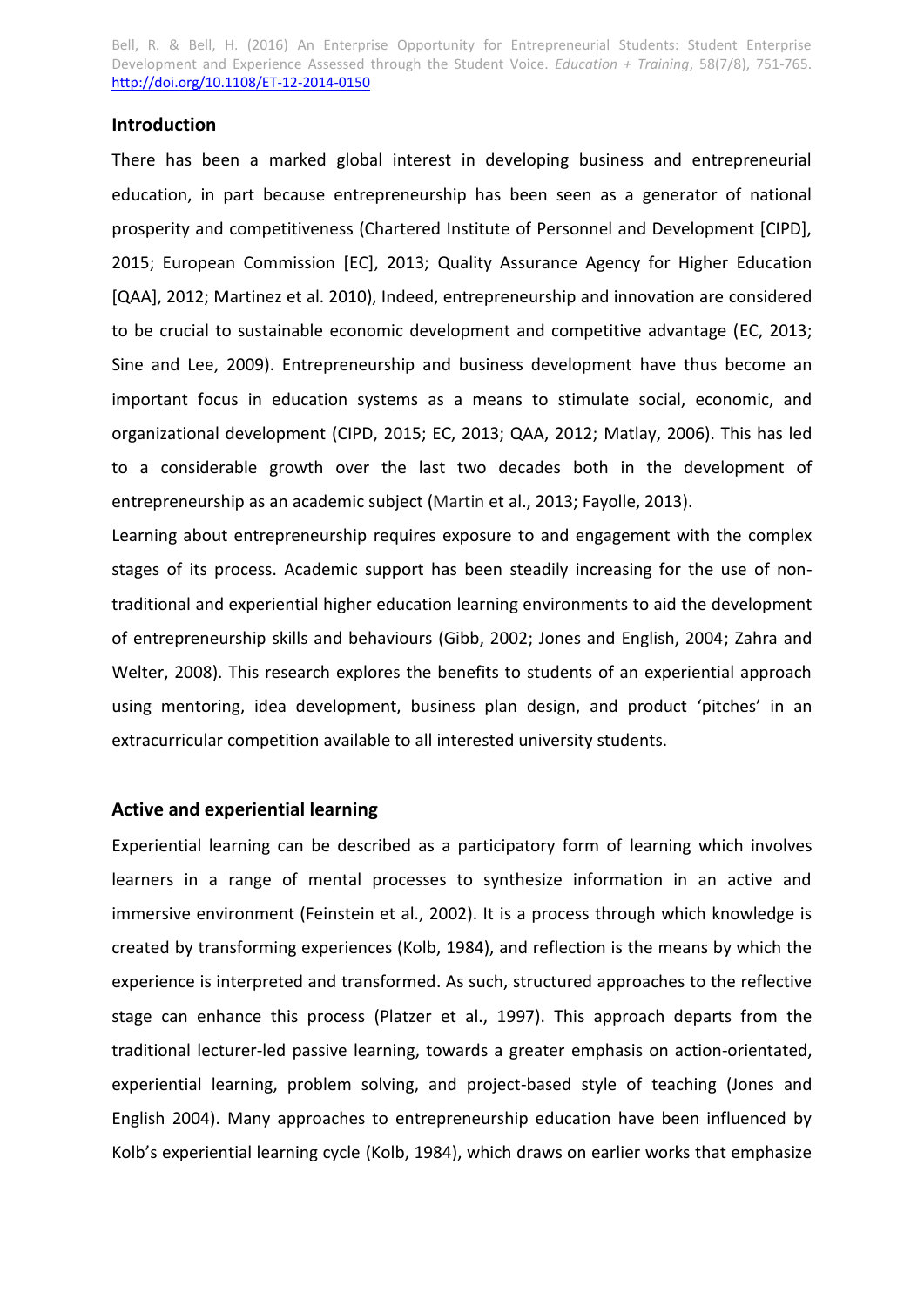the central role experience plays in learning and development (Dewey, 1963; Piaget, 1950). The model is a dynamic, holistic experience-based learning process (Kolb and Kolb, 2009).

Importantly, it has been argued that whilst lectures are a useful vehicle for imparting knowledge, they do not lead to thought or attitude adjustment and the development of behavioural skills, or inspire interest in the subject (Grimley et al., 2011). However, active engagement in an activity together with enjoyment of the experience can significantly increase both motivation and learning (Karns, 2005; Elam and Spotts, 2004). In addition, it has been argued that the creation of specific goals along with a sense of competition can create student engagement with an activity (Ahamer, 2004). It is, perhaps, not surprising that a wide range of active experiential learning approaches are now increasingly being introduced into syllabi to supplement traditional teaching formats (Piercy, 2013; Bell, 2015; Karns, 2005).

Many active and experiential teaching approaches have thus been enacted and discussed in the literature, including computer simulations, visits to businesses (Solomon, 2008), interviewing entrepreneurs, composing business plans (Sherman et al., 2008), mentoring experiences, involvement in business consulting initiatives, case studies, and social enterprise placements (Chang et al., 2014). It has been argued that these active-learning approaches address many of the limitations of traditional teaching approaches (Lean et al., 2006; Caldwell, 2007; Makienko and Bernard, 2012; Mahajan, 2012), and generally result in improved knowledge retention, increased problem solving skills and increased motivation for future learning (Snyder, 2003; Rhem, 1998; Bonwell and Eison, 1991).

#### **Business Plans in Entrepreneurship Education**

The use of business plans has been a subject of debate not only in entrepreneurship education literature (Jones and Penaluna, 2013), but also in general entrepreneurship literature. Burns (2011, p. 376) argues that a business plan is vital, as it is "the first and often the best chance that an entrepreneur has to impress prospective investors with the quality of their investment proposal." It is also a means to put forth guidelines and a path forward for the successful management of a business (Zimmerer and Scarborough, 1996). The use of a business plan has been credited with encouraging rapid business growth (Kinsella et al., 1993); however, the number of entrepreneurs who create and utilize business plans has not been well defined (Bewayo, 2010).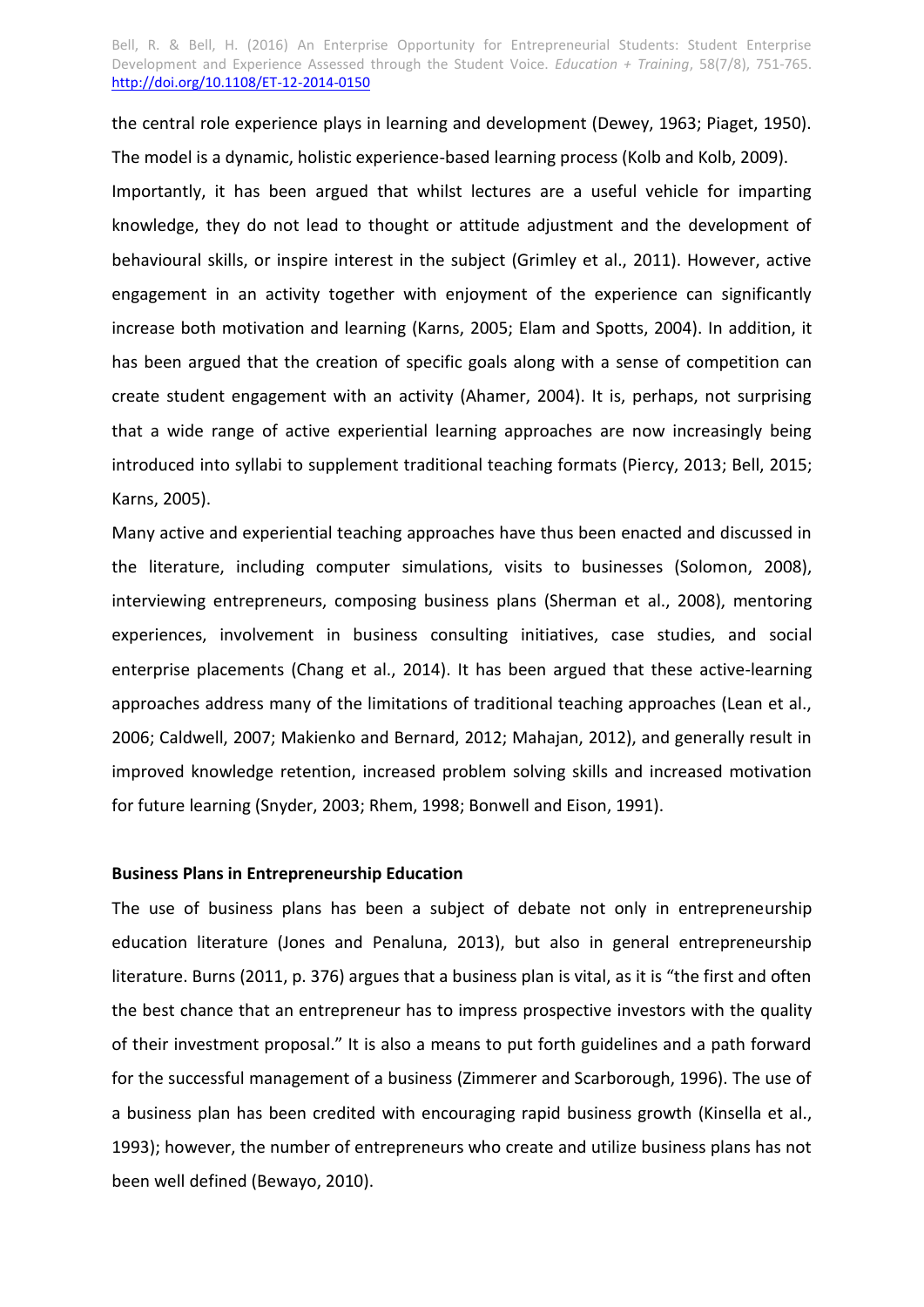An argument against focusing on business plans has been put forth by Sarasvathy (2001), who argued that entrepreneurs differ from managers because they prefer 'effective' rather than 'causal' reasoning when beginning a venture. Thus, entrepreneurs strengths can be better realized by not forcing them to identify an ultimate end goal (or set of goals), but rather by allowing goals to develop during the enterprise start-up process. Effective reasoning implies that entrepreneurs do not begin with a specific goal, but rather they start with means, allowing goals to emerge as the entrepreneur engages in risks while exploiting contingencies. Furthermore, negative outcomes from business plan submissions have been argued to discourage otherwise able entrepreneurs from launching their enterprises (Bewayo, 2010). Other paths to business start-up have been put forth advocating exploratory approaches that are more natural and logical than composing business plans (Bridge and Hegarty, 2012).

In line with different approaches to entrepreneurism, many alternative paths to entrepreneurship education have been advocated in the literature that take focus away from the business plan (e.g. Neck and Greene, 2011; Kuehn et al., 2009; Honig, 2004). Honig argues that using conventional business plan development in entrepreneurship education puts forth a linear path towards entrepreneurism, providing analytical skills at the expense of tolerance of risk and the cognitive skills that allow for the many adaptations and changes necessary during the process of enterprise start-up. Neck and Greene's (2011) cognitive approach focuses on helping students think entrepreneurially, addressing both skill development and increased confidence and creativity. In addition, many active and experiential approaches, referred to earlier in this review of the literature, compliment this approach, focusing on practice and learning by doing, rather than learning to do something. A greater focus on the cultivation and identification of opportunity is argued to have a better impact on student learning (Neck and Greene, 2011).

However, when focusing on the needed skills in entrepreneurship education, the need for business plans for some entrepreneurs remains. Entrepreneurs requiring business start-up loans from most large banks will need to create a business plan, regardless of their utilization of said plan in their enterprise, as a requirement of the bank. Nevertheless, not all enterprising or entrepreneurial students will need a business plan to start their venture, and it is thus it becomes difficult in a classroom setting to single out the "ten percent of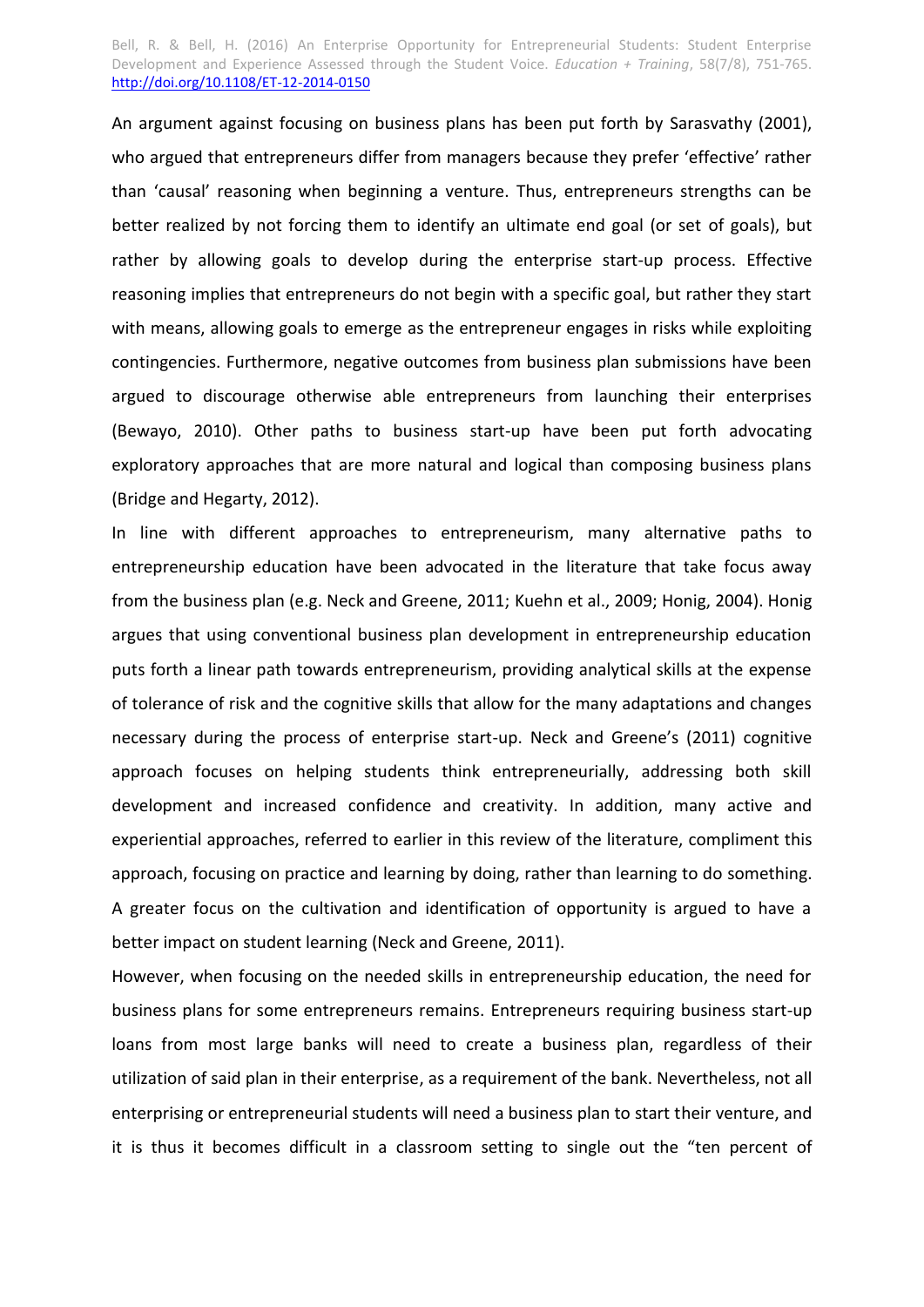students" who will benefit from business plan development (Jones and Penaluna, 2013, p. 808).

#### **Venture Creation Programs**

Venture creation programs have existed as an experiential learning technique, and have been discussed in the literature (Lackéus and Williams Middleton, 2015; Ollila and Williams Middleton, 2011; Berggren, 2011). They are an avenue to create ventures from universitylevel research and have thus been argued to foster budding student entrepreneurs (Berggren, 2011). Venture creation at the university level is often carried out via technology transfer offices, incubators, and science parks (Lackéus and Williams Middleton, 2015). The university spin-off is a firm created at the university level whose purpose is to exploit knowledge/technology/research developed at the university (Pirnay and Surlemont, 2003). The framework proposed by van Burg et al. (2008) to create university spin-offs was used as a basis for this research. The first step is to create awareness of the entrepreneurial opportunities. This is followed by supporting entrepreneurial teams by providing access to mentoring, advice, and training and assisting in the development of social capital by creating network opportunities (investors, advisors, managers). The final aspects are to set clear and supportive rules that ensure fair treatment of all parties, and to reinforce academic entrepreneurship on campus to create a university culture that supports enterprise development.

#### **Mentoring**

The mentor adds to the learning experience by providing useful insight based on his/her own experiences. The role of a mentor was argued by Kram (1985) to include psychological functions (reflection, reassurance, motivation), and career-related functions (integration, information support, confrontation, guidance). St-Jean (2011) statistically validated these functions and added an additional role model function.

Mentoring can take many forms, including peer mentoring (Evans et al., 2013), mentoring in the same field, such as pairing successful entrepreneurs with entrepreneurial learners (Lefebvre and Redien-Collot, 2013; Sullivan, 2000), making the learners themselves mentor others as part of the learning process (Gimmon, 2014), or mentoring by experts in another area, such as business or banking (Bisk, 2002). Stead and Wiggins (2004) argued that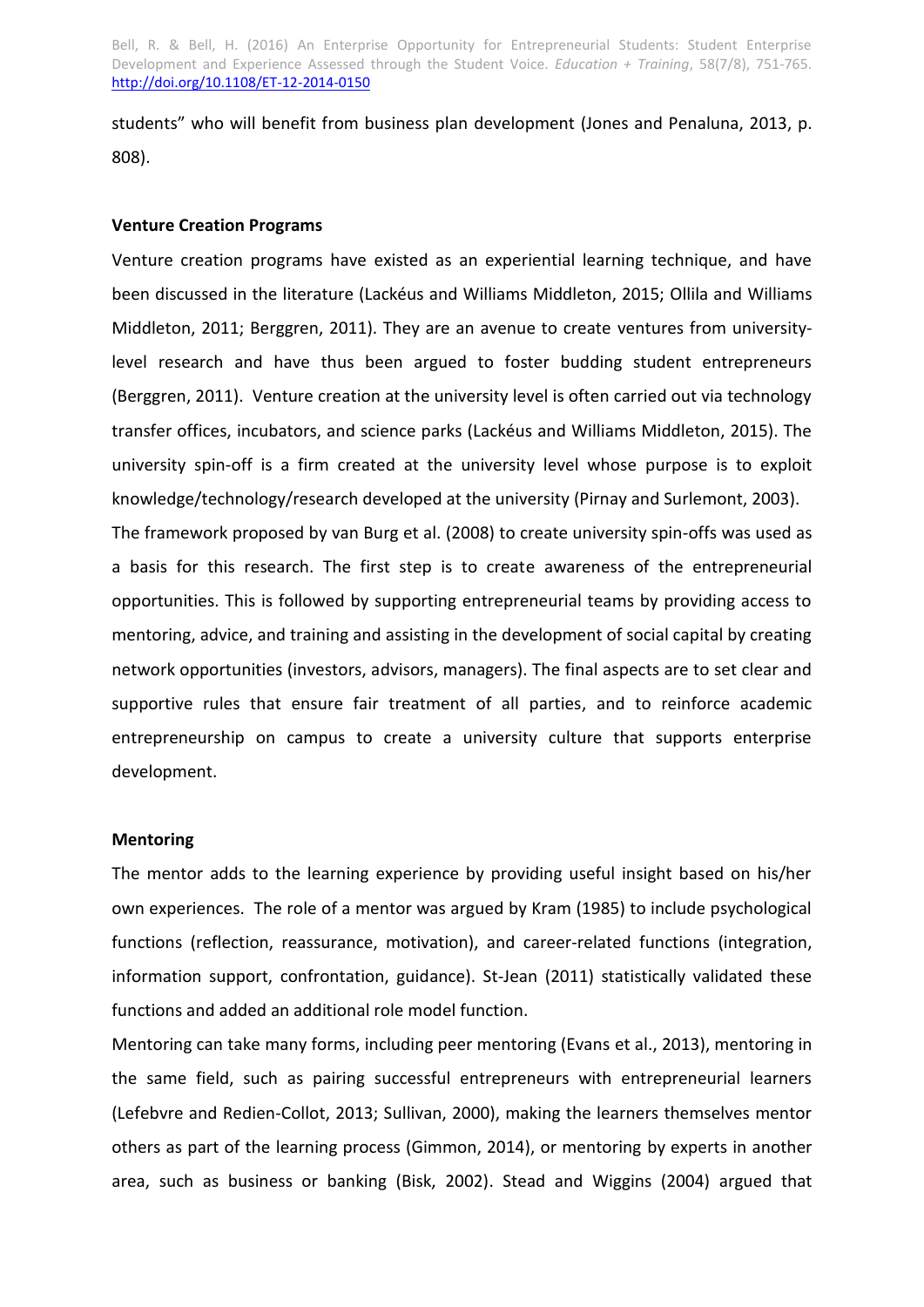mentors to budding entrepreneurs can add value through a more generic (rather than specifically entrepreneurial) process in which skills and learning support is given in different contexts, thus exposing the mentee to different networks and specific skills that may be a part of the entrepreneurial process. This 'consultant mentor' may help in the development of a budding entrepreneur by facilitating reflection and learning from prior experiences and helping a learner to use those reflections to modify future actions (Sullivan, 2000). Bisk (2002) supported this stance, finding that entrepreneurial mentors can add value whether or not they are themselves entrepreneurs or in the same field as the mentee.

# **Research Aim**

This research investigated the impact on students of an experiential learning approach that combined a hands-on entrepreneurial experience with professional consultant mentoring by using a competition to win business start-up funding. It provided volunteer groups of students with the knowledge, tools, and professional guidance to identify enterprise opportunities and develop them with the help of consultant mentors and university faculty in an extracurricular setting, but with full access to university resources.

The goal of the project was to impart students with a realistic knowledge and expectation of entrepreneurship and enterprise start-up that they could utilize going forward. Feedback was obtained at each stage of the process to measure the student reaction and engagement with the project. It was hoped that the approach would provide the opportunity for active engagement and learning through involvement with the project and reflecting on the outcomes. In addition, this approach aimed to motivate and inspire interest in entrepreneurship and that the competitive element would increase both enjoyment and engagement with the project, in line with findings by Ahamer (2004).

While an ideal educational means towards fostering entrepreneurship in students may be to focus on the creative process rather than the business plan, the reality facing many students interested in venture start-up (some of whom would not study entrepreneurship during their university career (Moreland, 2006) is that their success may be dependent on a solid business plan in order to secure start-up funding from a financial institution. Thus, the project aimed to foster the creative and innovative process crucial to entrepreneurs while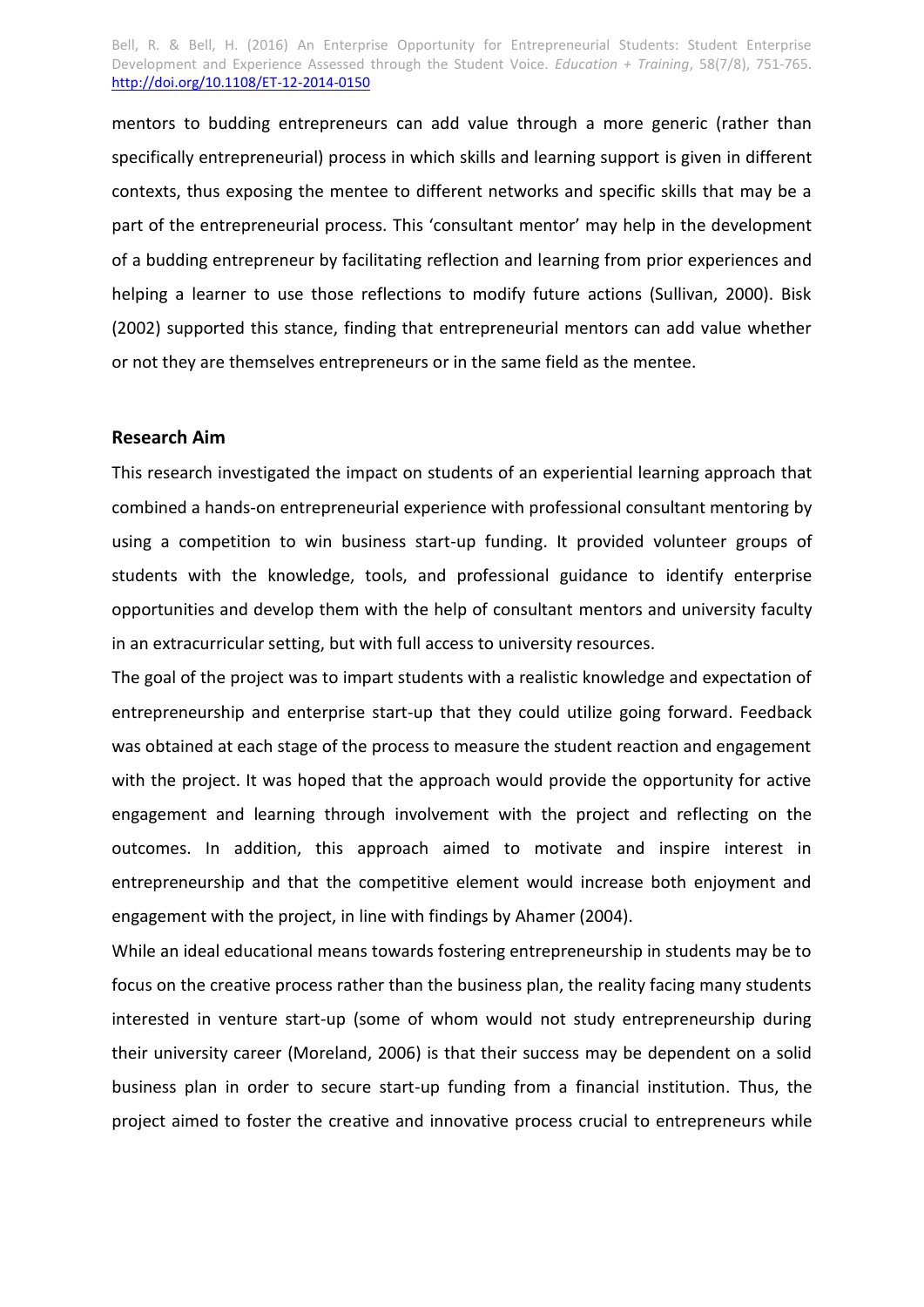imparting the enterprising skills necessary to develop a business plan necessary to secure start-up capital and to begin a business.

# **The Project and Methodology**

# **The Project**

Moreland (2006) highlighted that graduate entrepreneurs come from many disciplines, indicating that entrepreneurial interest may reach beyond business students. Jones, et al. (2012, p. 821) argued that "enterprise/entrepreneurship education should be shared across the university and not owned by any school or faculty." Accordingly, the project described in this research was open to students from all university departments, while being overseen by faculty from the business school. This allowed a greater cross-fertilization of ideas and the potential for a wide group of students to engage in the learning opportunity. Indeed, some groups came from a mixture of academic backgrounds.

All undergraduate students at the university were informed, via posters, video screens, and word of mouth about an extracurricular competition that promised hands-on experience at developing a business. Within the competition, students worked either individually or with a team to develop their idea and then design and present a business plan for the chance to win £2000 of business start-up funding and the use of a retail unit in the city centre for six weeks to enact their business. The process was carried out under the guidance of business school faculty, with mentoring opportunities from business and banking experts.

The process was designed to give students practical skills and experience in developing their ideas and then turning these ideas into an effective business plan and a presentation or 'pitch' for prospective investors. The design allowed the winning students the chance to be familiarised with the steps involved in starting a new enterprise. While other studies have looked at business plan competitions, (e.g., Jones and Jones, 2011; Brooks et al., 2008; Der Foo et al., 2005), by making the event extracurricular and providing mentorship, the study sought to begin at the idea inception stage and foster the creative input argued to be a crucial step towards entrepreneurial development.

The competition was conducted in three stages. All applicants would complete the first stage in which students worked with business school faculty and under the mentorship of business and banking experts to design a business plan. The completed business plans were entered into the competition and the five best plans were brought forward for the second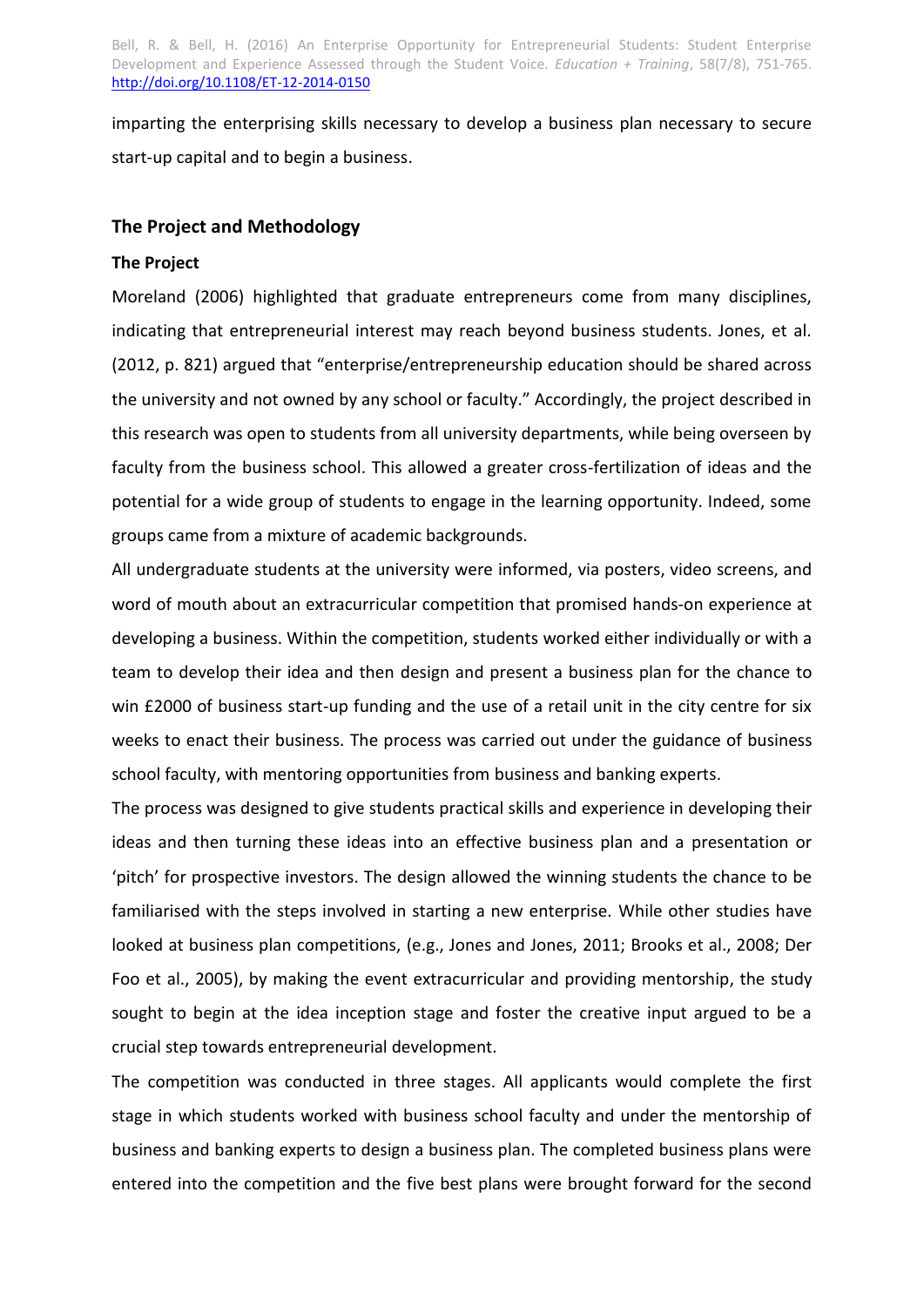stage in which the students pitched their ideas to a panel of experts who would pick the top idea to move on to the third stage: the implementation of the business plan. The project was designed to give the students the experience of entering and competing in a competitive market to receive business funding. The three stages are described in greater detail below.

#### **Stage One: Development and Submission of a Business Plan**

This first stage of the project attracted thirty two candidates, who developed their ideas and then their business plans while participating in training and mentoring sessions delivered by a mixture of academics and industry experts from the project funding partners. Mentoring was provided by banking experts, who shared insight on the key elements banks seek when considering a business plan, and the managers of a shopping centre, who gave insight into retail operation. Students also worked with business school faculty, who also act as university business consultants, and whose role was to show students the steps needed to turn ideas into sound and holistic business plans. Additional guidance was available on request; however, the process was largely completed by students' in their own time, and it provided an opportunity for students to develop their self-determination.

Within this process, the role of the faculty mentors was to foster idea development, and the consultant mentors grounded students' plans in the reality they observe with business startups. Students were encouraged, but also challenged, when presenting their ideas. Mentors focused on guiding students towards realistic approaches to short and long term financial and business goals, market research (customers, competition, etc.), financial forecasting (pricing, profit), promotion, and vendor interaction. Students were encouraged to think of their existing connections when thinking of how to begin their business, and to call vendors they may use in order to get a realistic idea of how to put their ideas into place.

Students submitted their business plans, which were appraised by a panel of business school faculty and the mentors. The five best submissions were progressed to the competition's next stage. All candidates received feedback on their proposals and all candidates were requested to provide feedback on the impact that the experience had had on them, following a period of critical reflection.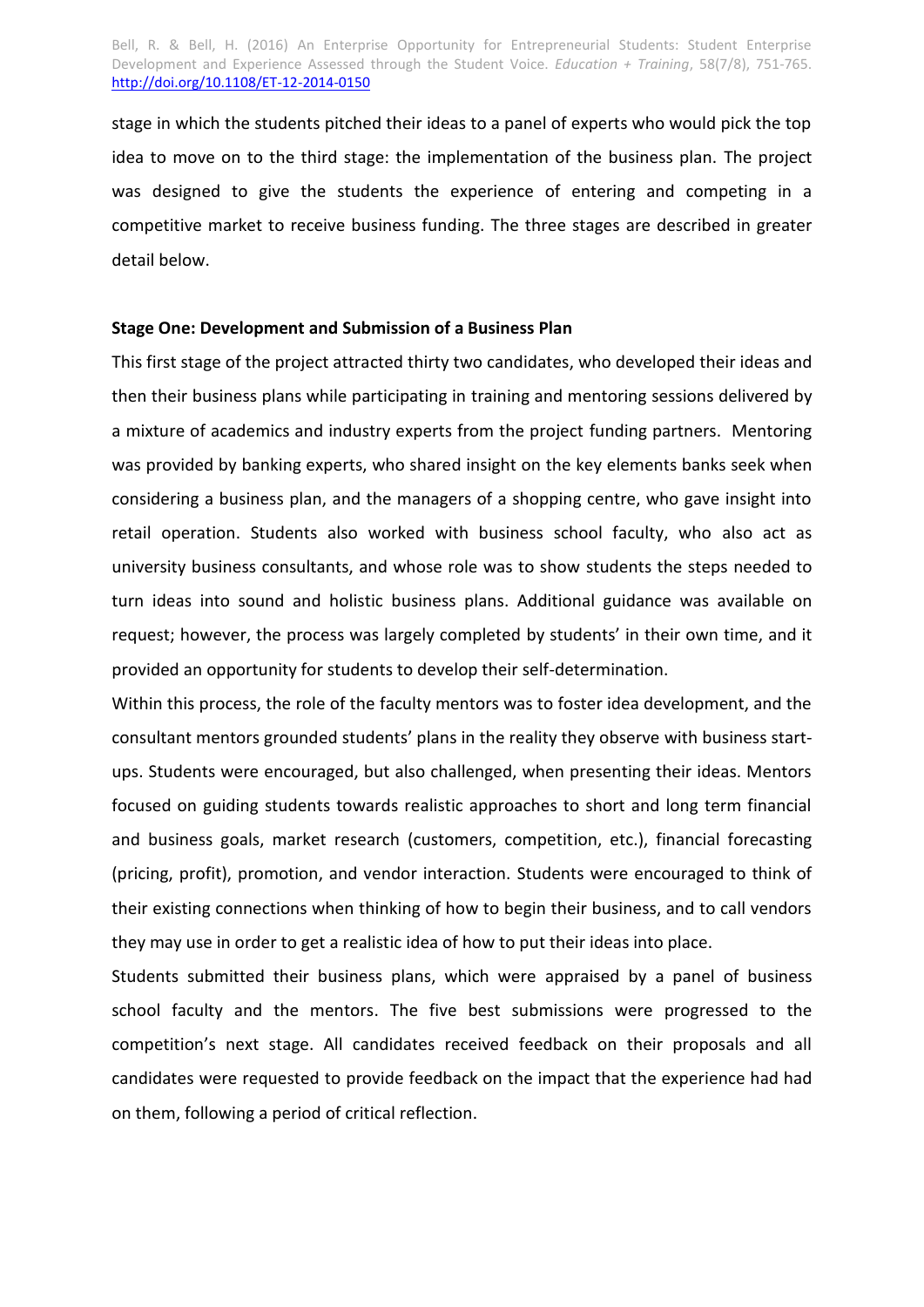# **Stage Two: Pitching and Selling to the Industry Experts**

The winning applicants were invited to further develop their business ideas and present their proposed venture to a panel of experts. The requirements of these product pitches were reviewed with the applicants, and included detailed costings, profit margins, and sales forecasts. The students were advised and mentored by the same faculty and business experts that they worked with in the first stage. Regular meetings took place in which students could share ideas with the mentors, work together in their teams, and practice their pitch delivery.

The students were judged by the merit of their project, its impact on the community, its sustainability and by their presentational skills. The winning group was awarded the grand prize and progressed to the next stage of launching their business. The second and third place groups received £250 each to invest in any prospective business opportunities. Feedback was obtained through interviews with the students in order to identify the personal impact that this stage had made on them. All students received detailed feedback from the judging panel regarding their business plans and presentations after the event. Details of the five entries selected for Stage Two, along with the students' discipline of study, are displayed in Table 1.

| <b>Business Concept</b>                                          | Number of       | Subject              |
|------------------------------------------------------------------|-----------------|----------------------|
|                                                                  | <b>Students</b> | Discipline of        |
|                                                                  |                 | <b>Students</b>      |
| A contemporary sweet treats bar, consisting of milkshakes,       | 1               | Education            |
| chocolates and other guilty pleasures                            |                 |                      |
| Salad bar, where customers will be able to create their own      | $\mathfrak{p}$  | <b>Business</b>      |
| unique salad by mixing healthy ingredients.                      |                 | <b>Business</b>      |
| An independent clothing company which sells a wide range         | 1               | <b>Business</b>      |
| of products with a modern/vintage look with a personal           |                 |                      |
| touch.                                                           |                 |                      |
| A shop that sells juices, smoothies, caffeine free teas, salads, | 1               | Sport &              |
| fruit salads, soups and other healthy products. Health is a      |                 | Exercise             |
| lifestyle. Eat fresh. Drink natural. Purify your body.           |                 |                      |
| Independent company that produces high quality t shirt           | 3               | <b>Business</b>      |
| designs and prints, by linking artists and future artists to the |                 | Psychology           |
| market.                                                          |                 | <b>Creative Arts</b> |

# **Table 1**: Shortlisted Business Concepts and Team Composition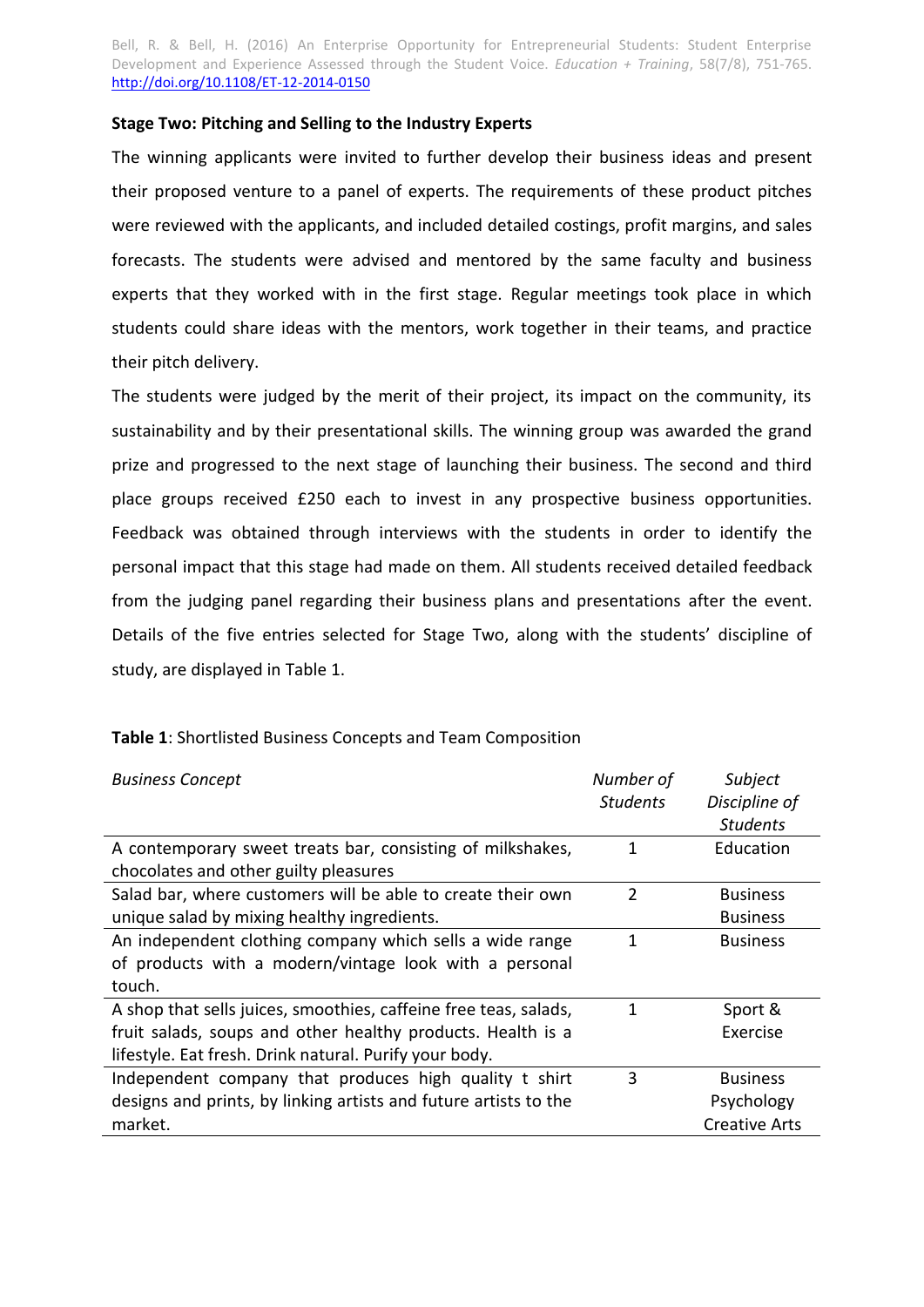#### **Stage Three: Launch of a New Venture**

The winning group received £2000 and a six-week lease for a city-centre retail unit to launch their business venture. In addition, the winners were provided with marketing, public relations, and retail consultancy support by the retail management company in order to develop store design, effective branding and promotion of the business. The winners were further supported with ongoing mentoring from local business experts in the run-up to the business launch and throughout its operation. Interviews were carried out with the winners shortly before and after the six-week period.

#### **Methodology**

The researchers decided to attract the 'small percentage' of students argued by Jones and Penaluna (2013) to both want to start a small business and require start-up capital from an external source, thus needing to focus both on fostering ideas and business plan design. By making the project extracurricular, the researchers sought to attract students who were already at least somewhat entrepreneurial, as the students would have to have been already thinking about their innovative or creative idea and be proactive enough to engage in the project, with innovativeness and a proactive disposition being two hallmark traits of entrepreneurs (see Bolton and Lane, 2012). While the competition was open to all university students, the researchers acknowledge that not all entrepreneurial students would be attracted to a retail enterprise opportunity. The goal was to use the enterprise development opportunity, inclusive of business plan development, for students who would most benefit from it to gain insight on the impacts of the experience for these students.

The data was collected by the faculty member who was directly involved in the project setup. The faculty member was part of the mentoring process and aided students throughout the process but had no known role as an assessor of the projects. Thus, the researcher was able to speak comfortably and easily with the students, having established a rapport throughout the process. The participants were assured that their participation was voluntary, their anonymity would be maintained, that their answers would have no impact on future stages of the competition. They also had the option to have their responses omitted from the research at any time.

Data was collected via interviews focusing on educational and skills-based benefits students believed they had obtained as a result of their participation in the project. The interviews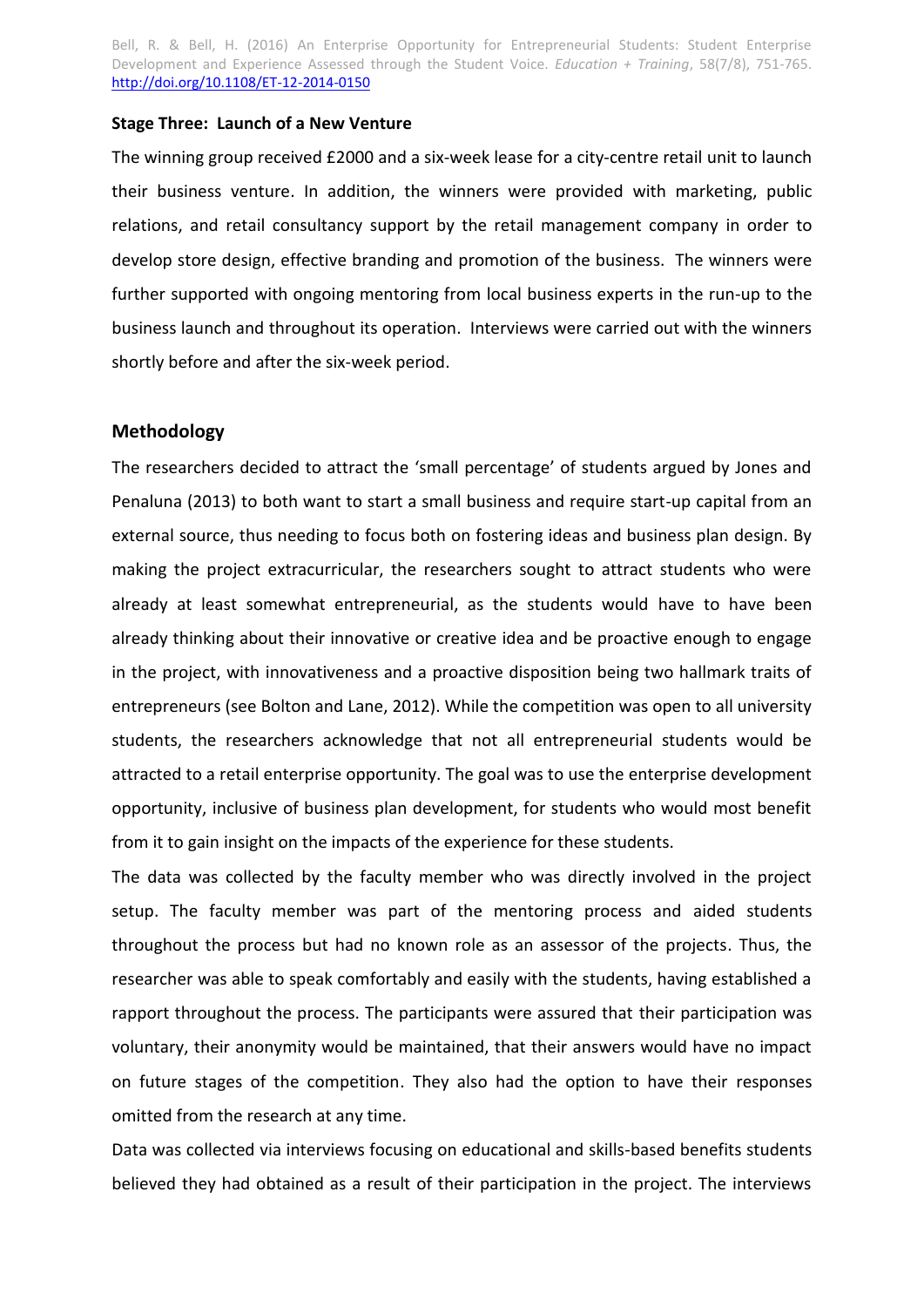were semi-structured, but largely allowed the students to speak about their experience and its impact on them, without asking direct questions about specific learning goals or entrepreneurial traits. Interviews occurred at the end of the first stage (before any students knew if they had made it to the second stage), and at the end of the second stage (after the winner was announced). The winning group was then interviewed before and after their retail business experience. Data was collected from twenty nine of thirty-two participants in Stage One (with the three non-participating students citing pre-existing appointments in conflict with the interview time), all eight participants at Stage Two, and all three group members involved in Stage Three.

The data collected in all stages were thematically analysed by a researcher who was not directly involved in the design of the project or the data collection, as to reduce potential bias by the project designer, to identify the impact that the experience had made on students' learning and development. The data was analysed for themes (Braun and Clarke, 2006) related to entrepreneurial attitudes and traits, enterprising skills, and observed learning.

## **Results and Discussion**

#### **The Impact of Stage One**

Analysis of the feedback following the end of Stage One indicated that students perceived the impact to be in two major areas: demystification of the enterprise start-up process and an increase in confidence.

Confidence was reported across all data as net outcome of the project for the participants. The word confidence was widely used in conjunction with a number of phenomenon. For these students, knowledge and demystification of the beginning stages of enterprise startup was often used in the same context as confidence. The data suggested that their perception of a locus of control had shifted from external, and somewhat mysterious, to internal. Understanding where to start and the steps required was often associated with confidence in the data.

Furthermore, the completion of a business plan itself, while reported as useful, was not as important to students as the fact that the students felt they had completed a *real* business plan in that their business plan reflected the templates used by brick and mortar banks. Students used phrased like "real banks" and "actual business plan" in describing how they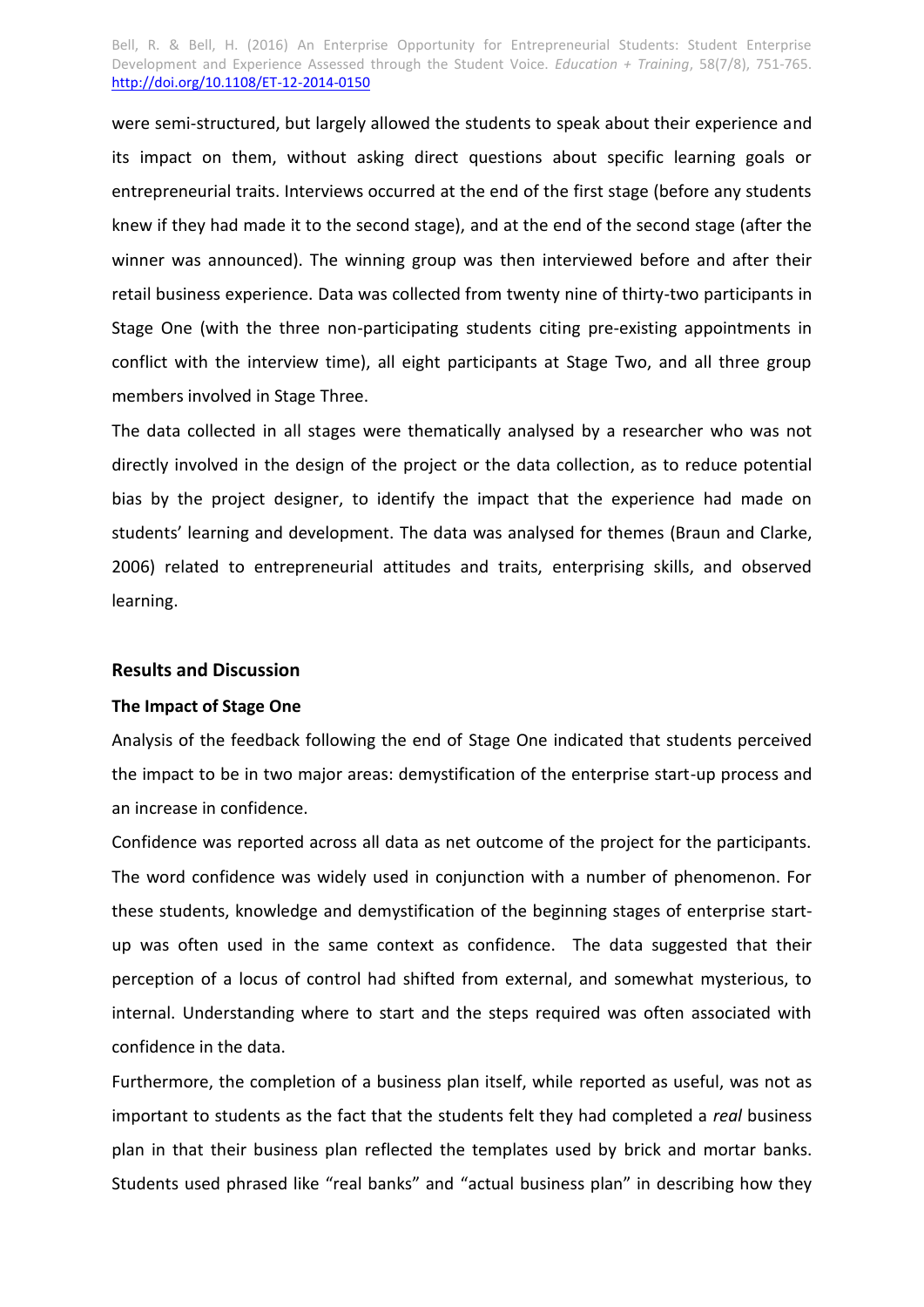believed they were more confident. The use of the mentors was also viewed as a means to demystify the process, and also made students feel like they were given real experience, which they also equated with confidence, for example, "Speaking to the appropriate people involved in helping business start-ups gave me more confidence."

Students reported confidence, and indicated feelings of affirmation in conjunction with type of interaction with professionals in the field. The language indicated they felt a sense of self efficacy and affirmation that came from the respect they felt in working with mentors, for example, "They listened and took me seriously." Supporting this, the data contained language indicating that students trusted their ideas because they had been vetted by experts. The perceived barriers to *real* experts had been lifted, and future assessors of their start-up ideas became more of a perceivable concept.

There was thus a perception that enterprise start-up was attainable to them. "Knowing what a business plan looks like, and what is expected from a bank, makes me realise how achievable it is." These responses also indicate that students benefitted from an experiential learning experience with greater knowledge of the business-plan route to enterprise startup. However, the learning spoken of by students was spoken of as a means towards the confidence that was strongly indicated in the data set.

# **The Impact of Stage Two**

Entrepreneurial intent is often examined (especially in students, who may be early in their enterprising journey) by looking for factors relating to the future intent, plans, aspirations, or perceived likelihood that individuals will start a new venture (e.g. Packham et al., 2010; Levenburg and Schwarz 2008). The data collected from students who had participated in the product pitches contained strong, action-oriented language towards future plans for enterprise start-up. Students' confidence, observed after Stage One, had grown into a more grounded self-efficacy and belief that, according to one student, "this isn't over…" The students now went beyond just saying that they had confidence in their ability to develop ideas and business plans (although these were also present at this stage), and displayed a more resolute attitude towards enacting entrepreneurial ventures. One student remarked that "now I just want to work and do it, put my idea together," and another, "we want to try to start another business; we know what we have to do now."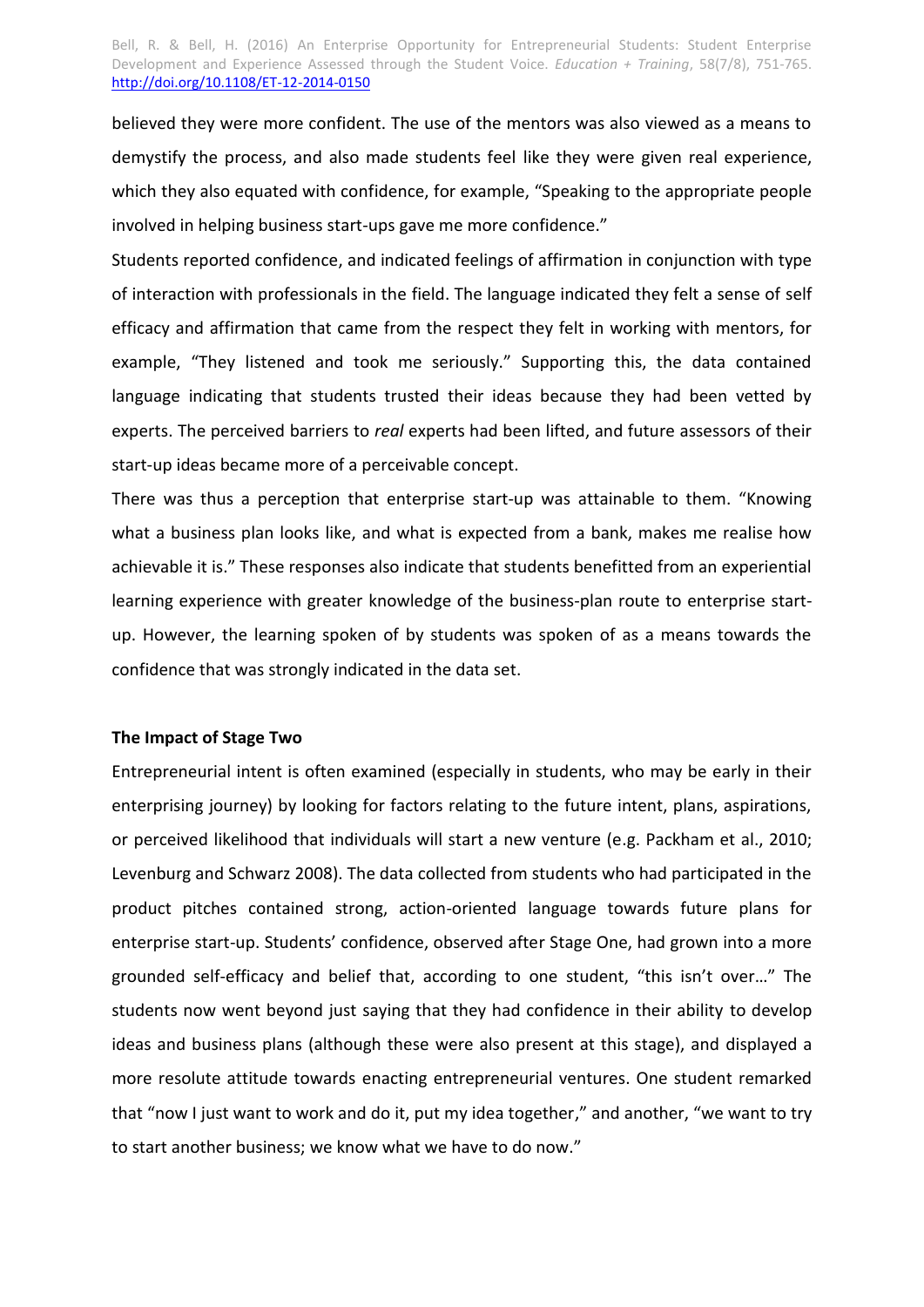The self-efficacy, paired with entrepreneurial intention, may also have come from the feeling of legitimacy following making it to the second stage of the competition, for example, "Getting this far has given me the determination to carry it on and see it through." While the use of competition to stimulate learning in entrepreneurialism has been put forth, the impact of winning a completion stage has not been thoroughly investigated and warrants further research. The fact that they had presented in front of an expert panel also added to this sense of achievement and legitimacy.

Some data indicated that students were thinking in terms of Sarasvathy's (2001) effective reasoning. Students spoke of future plans in terms of understanding how to connect people and resources to begin an entrepreneurial process, rather than of making business plans in the future. For example, one student said that he "Learnt so much about the overall process and the steps you have to take - once you know how to do it and who to speak to, all that is left is putting it into action." Another student remarked that obtaining an email address for future contact with one of the mentors was the most valued outcome of the project. The researchers believe this shows development in an entrepreneurial mind-set that was likely already present in the students. What was missing before were the resources and experts who could help the nascent entrepreneurs take their first steps.

The students in the study are assumed to be proactive from their efforts and participation in the extracurricular event, thus, while some of these statements may also appear to suggest a proactive disposition, it is not possible from the data collected to assess whether there was a shift in proactiveness as a result of the project.

Students reported how they had developed interpersonal skills by working together as a group, and communication skills by interacting with external stakeholders. The concept of working in a group was clearly well known to the students, but they had a newfound appreciate for the roles that their teammates played in the group, for example, "We delegated different tasks. We became more organized." As Belbin (1981) highlighted the need for roles in group work, the students appeared to become more cognizant of its role in their enterprise venture.

#### **The Impact of Stage Three**

In Stage Three, the winning group (one business student, one creative arts student, and one psychology student) launched and operated a bespoke printing company in a city centre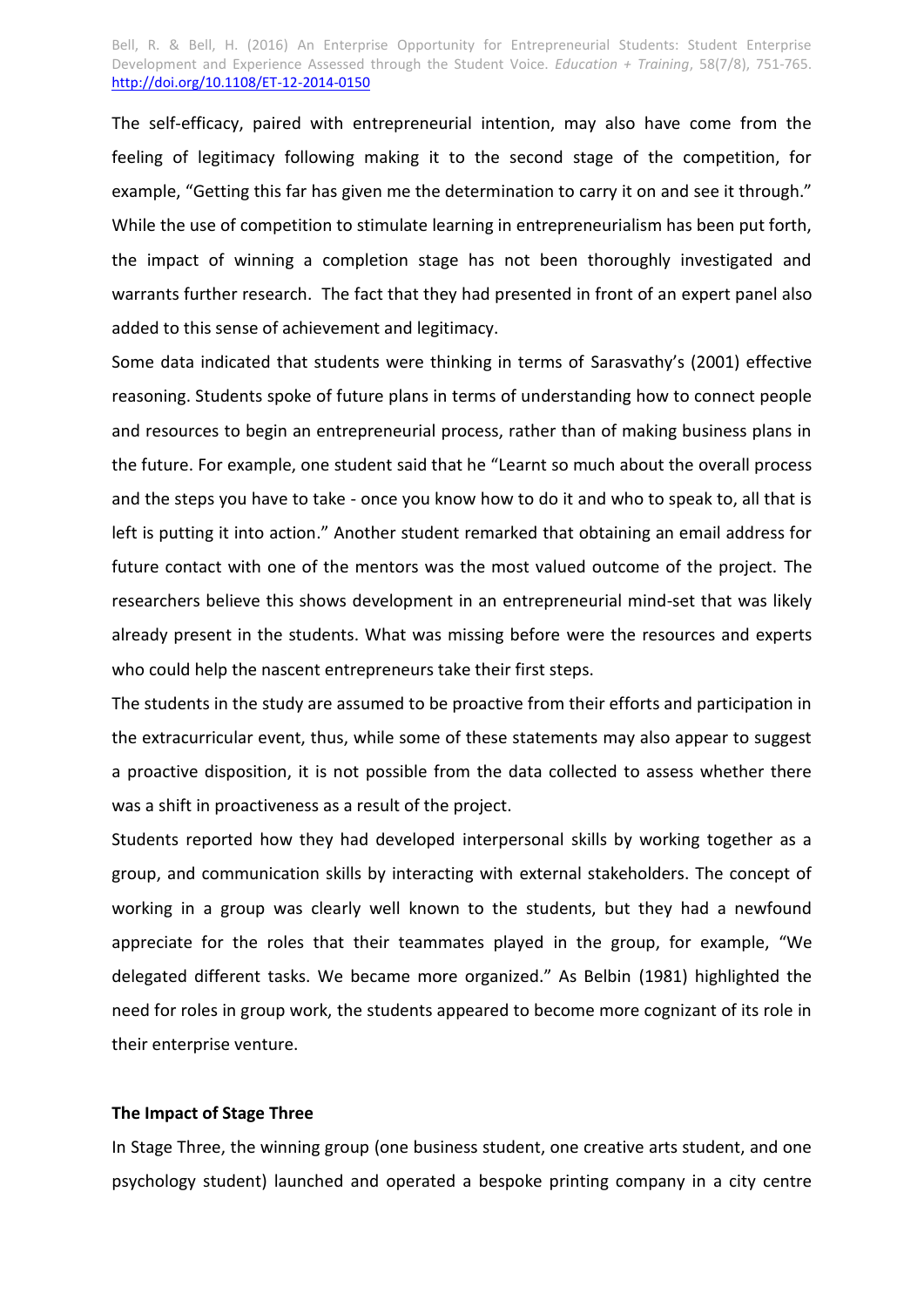retail unit for a six-week period. The interviews were conducted at the beginning and end of the award period, with the first interviews taking place after the group had taken the necessary procurement, marketing, and setup steps necessary to open their store. The second interview took place one week after the store's closure.

The skills that the team brought up in both interviews were less entrepreneurial and more enterprising. The first theme found concerned time management and planning. The students highlighted that the experience had required them to hone their scheduling and time management skills, as well as their problem-solving skills when their planned schedules fell through. They felt the need to develop schedules to organize their work with group members, suppliers, and project partners. The group found that ensuring there was enough available staff to manage a reliable delivery of goods a challenge. In addition, trying to plan and manage the project required constant adjustments and complex problem solving, under time constraints, for example, "Managing delays and shortcomings, the expected duration of having everything in place was very different to reality; everything took much longer than expected, " and "Confusion and lack of information with regards to funding and delivery time from suppliers were two challenges that were not only unexpected, but costly for the project."

The theme was addressed not as a skill they felt they had acquired, but rather one that they now knew they would face if doing this again in the future. As the importance of time management and planning was reflected upon, all the group members suggested that the advice they would offer anyone about to set up a retail venture would be to "have an organised approach."

The group observed that they often needed to be reactive as situations developed and problems arose. The students learned quickly that they had not accounted for demographic changes in the city during the summer months. The target audience for this venture was students, whose numbers dropped in the city over the summer vacation. The reduction in footfall (and artists for the project), meant the group needed to think on their feet to develop an adjusted strategy. Both the reactivity theme and the time-management themes contained evidence that students were aware of the enterprising challenges facing new start-ups, while not confirming they were yet felt confident about taking them on in the future. The self-efficacy at this stage in light of these themes could be argued to be somewhat stymied.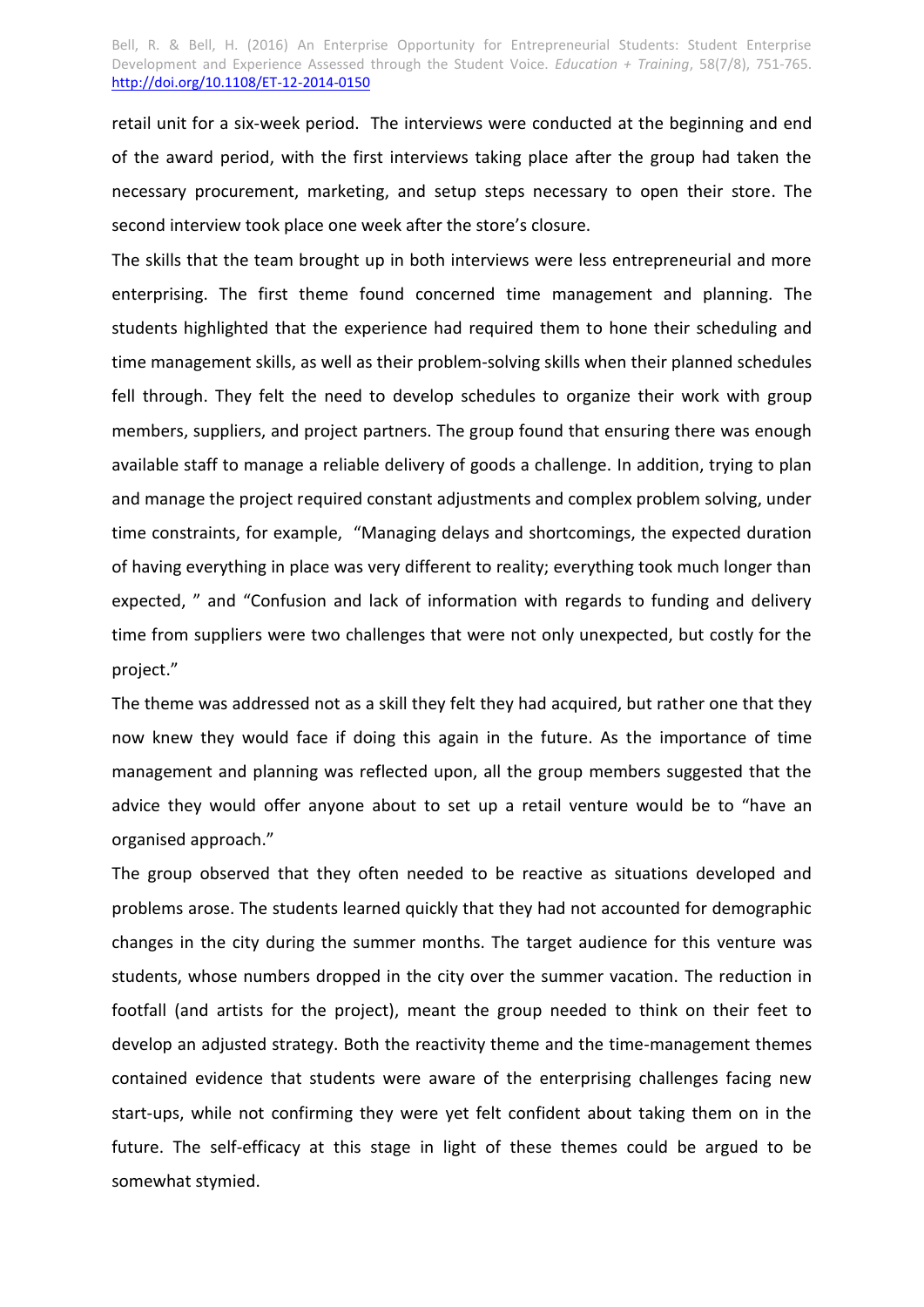The final theme that emerged from the interviews was the requirement and development of communication and negotiation skills. The team needed to communicate with one another and with their external stakeholders, including suppliers and the funding partners. The pressure of time constraints emphasised the importance of effective communication. For example, one student said he learned the importance of "empathising with others and becoming more understanding of time constraints and other peoples problems, working and communicating under pressure." These aspects imply that students gained not only entrepreneurial knowledge and skills, but also social capital (Bridge and Porter, 2010). While social entrepreneurs may differ from traditional entrepreneurs (Smith et al., 2014), social capital has been argued to be a necessary but often neglected aspect of overall entrepreneurial education (Bridge, 2013).

The communication theme was one with which students appeared more comfortable, and felt they had gained as a skill. The students reported that they felt more confident after process of setting up, launching, and running a venture, supported by business experts and mentors.

Overall, analysis showed that students felt had developed key transferrable skills and an enterprising mind-set through this experience. After the experience, the group reflected pragmatically that starting their business was a very costly affair, both from a time and personal perspective. However, they strongly felt that the experience had been worthwhile. While confidence did not exude in the same way as the first two stages, the business set up by the students continues to trade, although in a different format, trading both online and at selected festivals.

# **Conclusions**

This project was designed to provide an active experiential learning opportunity by enabling students to develop an idea for a business with the help of university academics and industry experts and produce a business plan. The project's openness to all disciplines gave students the potential to cross-fertilise ideas and work with and learn from peers from other disciplines; however, it may have excluded entrepreneurial students without retail inclinations. The competitive nature of the process offered a 'hook' to engage students, and further experiential skill development like competitive pitching. The project also offered the winning team experiential enterprise learning by launching a new venture. Training and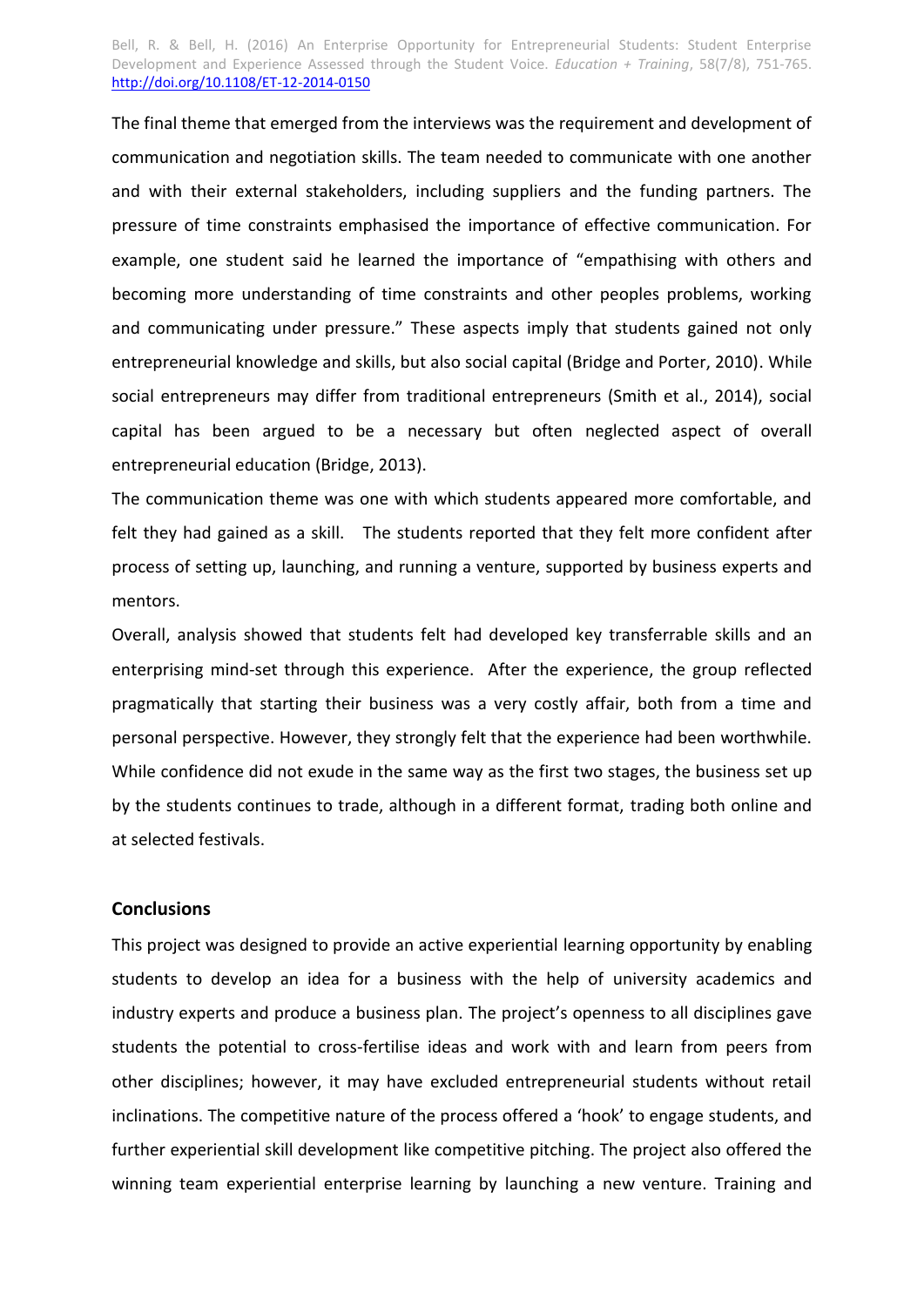mentoring was provided to students at each step of the process and the process provided all the information required, enabling students with little or no entrepreneurial experience to complete each stage.

This research was undertaken in line with findings from the literature that action-oriented, experiential learning approaches can encourage learning and help students to participate and engage more fully in the entrepreneurial process than they would by only studying it in the classroom (Jones and English 2004; Jones and Iredale, 2010). It has also been argued that entrepreneurship education should be linked to life practice and should appear to the learners to be useful, and as such will encourage the development of new entrepreneurial skills (Arvanites et al., 2006). While the use of business plans is often questioned in entrepreneurship literature, this project sought to target the use of business plans to students who would most benefit from understanding how to compose them, while also emphasizing the entrepreneurial idea development aspect of the process.

The student interviews were undertaken to assess and understand the impact of the project on students, highlighting that students enjoyed and felt they learned from the experience in different ways at different stages. The first stage of the process demystified the entrepreneurial process and helped students understand how an idea can become an enterprise. It helped students feel like they could someday be an entrepreneur, and gave them the affirmation that comes from feeling respected by mentors. In addition, it imparted the enterprising skills needed to complete a business plan. The second stage took students from feeling they could someday be an entrepreneur to feeling like it was a tangible action they would undertake. The role of working in a group and taking on a specific role to facilitate an overall outcome was also observed. The third stage imparted students with enterprising skills that students, in developing their entrepreneurial ideas, may have minimized.

These findings support the premise that entrepreneurship linked to experiential practice can encourage the development of entrepreneurial skills (e.g. Arvanites et al., 2006). The project, by combining enterprising skills like business plan development and business launches with entrepreneurial development, has had the intended impact of being able to impart both skill sets on students. In the debate about business plans in entrepreneurial education, one area that may warrant further research is the combination of business plans with entrepreneurial mentoring and development training for the students who are intent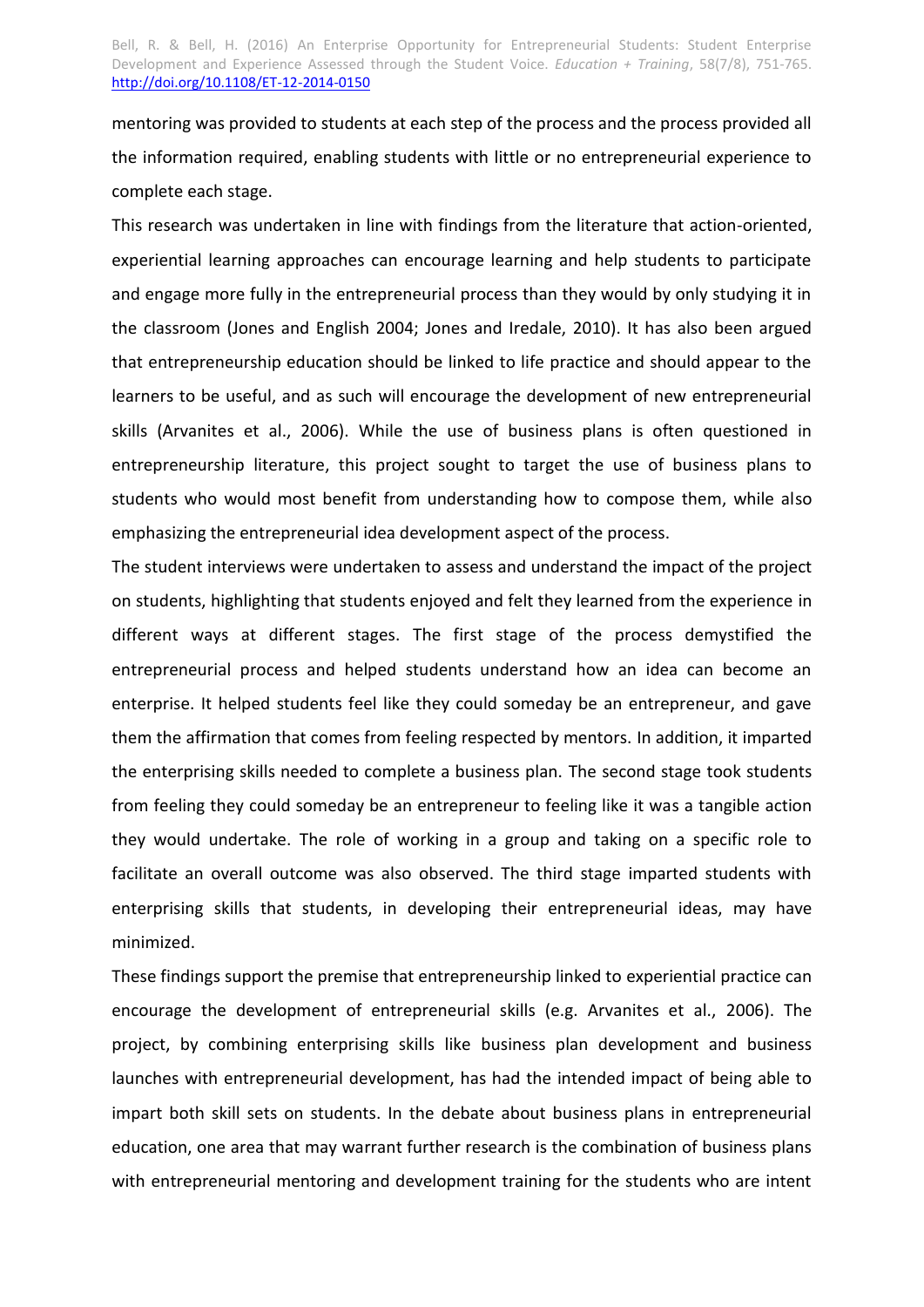on starting a business but who lack the necessary capital. For many other students for whom entrepreneurship skills are not inherent, this approach may not be the best option, and thus, the use of the approach in an extra-curricular fashion is especially appropriate for the former and warrants further research.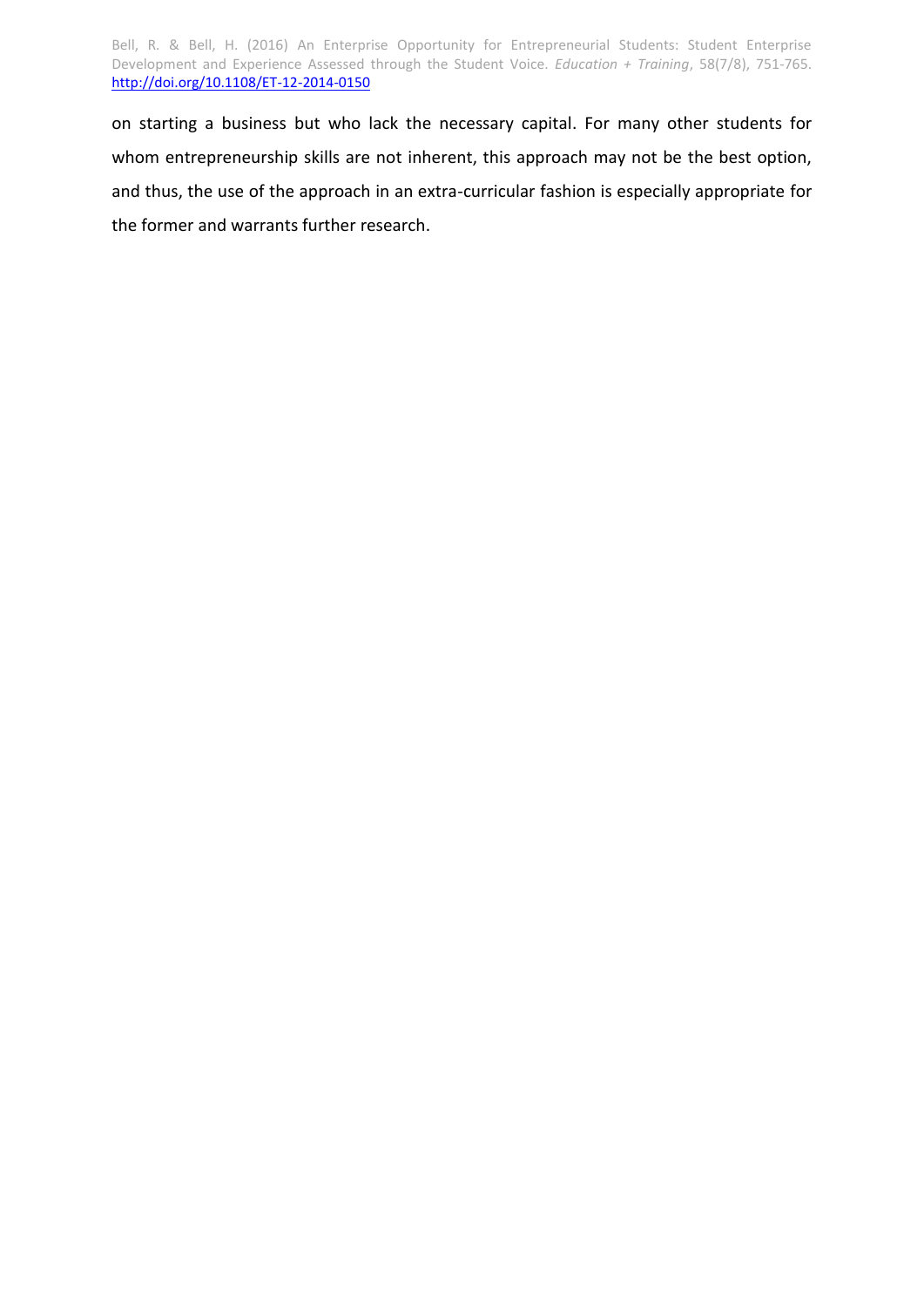# **References**

Ahamer, G. (2004), "Negotiate your future: Web-based role play", *Campus-Wide Information Systems*, Vol. 21 No. 1, pp. 35–58.

Arvanites, D. A., Glasgow, J. M., Klingler, J. W., and Stumpf, S. A. (2006), "Innovation in entrepreneurship education", *Journal of Entrepreneurship Education,* Vol. 9, pp. 29–44.

Bell, R. (2015), "Developing the next generation of entrepreneurs: Giving students the opportunity to gain experience and thrive", *International Journal of Management Education*, Vol. 13 No. 1, pp. 37-47.

Belbin, M. (1981), *Management Teams: Why They Succeed or Fail*, Butterworth-Heinemann, London, UK.

Berggren, E. (2011), "The entrepreneurial university's influence on commercialisation of academic research - The illustrative case of Chalmers University of Technology", *International Journal of Entrepreneurship and Small Business*, Vol. 12 No. 4, pp. 429-444.

Bewayo, E. D. (2010), "Pre-start-up preparations: Why the business plan isn't always written", *The Entrepreneurial Executive*, Vol.15, pp. 9-23.

Bisk, L. (2002), "Formal entrepreneurial mentoring: the efficacy of third party managed programs", *Career Development International*, Vol. 7 No. 5, pp. 262-270.

Bolton, D.L. and Lane, M.D. (2012), "Individual entrepreneurial orientation: development of ameasurement instrument", *Education + Training*, Vol. 54 No. 2/3, pp. 219-233.

Bonwell, C. C. and Eison, J. A. (1991), *Active Learning: Creating excitement in the class room"*, Jossey-Bass, Washington, D.C.

Braun, V. and Clarke, V. (2006), Using thematic analysis in psychology. *Qualitative Research in Psychology*, Vol. 3 No. 2, pp. 77-101.

Bridge, S. (2013), "Reflections on the omission of social capital from enterprise education and business start training", *Education + Training,* Vol. 55 Iss. 8/9, pp. 899-910.

Bridge, S. and Hegarty, C. (2012), "An alternative to business plan based advice for startups?", *Industry and Higher Education,* Vol. 26 No. 6, pp. 443-452.

Bridge, S. and Porter, S. (2010), "Social capital: Protein or vitamins in the enterprise mix?", paper presented at the 33rd ISBE National Small Firms Policy and Research Conference, London, 2-4 November.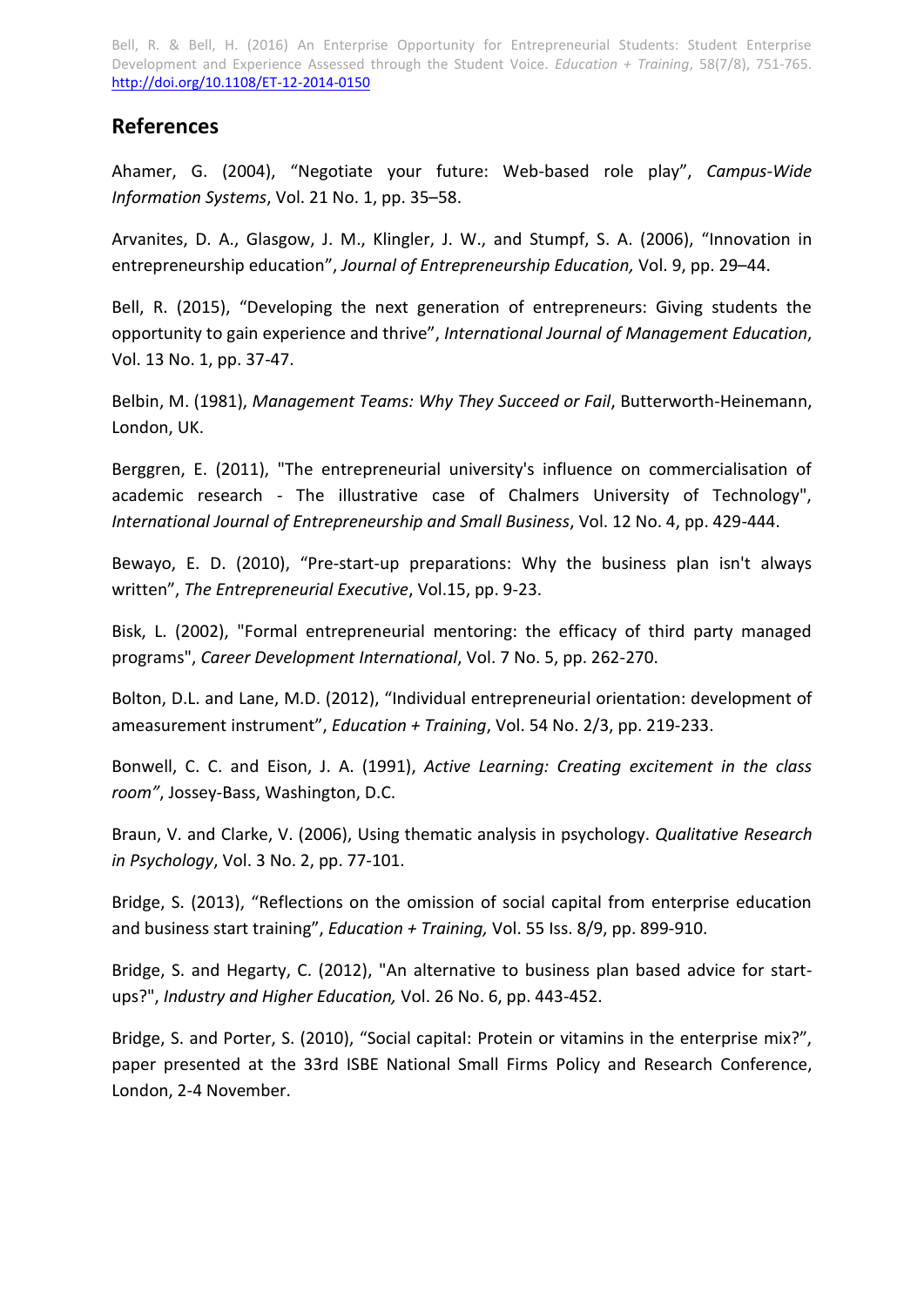Brooks, R., Atchison, M. and Russell, R. (2008), "Business plan competitions in tertiary institutions: encouraging entrepreneurship education", *Journal of Higher Education Policy and Management*, Vol. 30, No. 2, pp. 123-138.

Burns, P. (2011), *Entrepreneurship and Small Business: Start-up, Growth and Maturity (3rd ed.)*, Palgrave Macmillan, Basingstoke, UK.

Caldwell, J. E. (2007), "Clickers in the large classroom: Current research and best-practice tips", *CBE-Life Sciences Education*, Vol. 6 No. 1, pp. 9–20.

CIPD (2015), "EU Briefing: Encouraging enterprise in education", available at: http://www.cipd.co.uk/binaries/encouraging-enterprise-in-education\_January-2015.pdf (accessed September 1, 2015).

Chang, J., Benamraoui, A., and Rieple, A. (2014), "Learning-by-doing as an approach to teaching social entrepreneurship", *Innovations in Education and Teaching International,* Vol. 51 No. 5, pp. 459–471.

Der Foo, M., Kam Wong, P. and Ong, A. (2005), "Do others think you have a viable business idea? Team diversity and judges' evaluation of ideas in a business plan competition", *Journal of Business Venturing*, Vol. 20, No. 3, pp. 385-402.

Dewey, J. (1963), *Experience and Education,* Collier Books, New York, NY.

Elam, E. L. R., and Spotts, H. E. (2004), "Achieving Marketing Curriculum Integration: A Live Case Study Approach", *Journal of Marketing Education,* Vol. 26 No. 1, pp. 50–65.

Feinstein, A. H., Mann, S., and Corsun, D. L. (2002), "Charting the experiential territory: Clarifying definitions and uses of computer simulation, games, and role play", *Journal of Management Development*, Vol. 21 No.10, pp. 732–744.

European Commission (2013), "Entrepreneurship Education at School in Europe National Strategies, Curricula and Learning Outcomes", available at: [http://eacea.ec.europa.eu/education/eurydice/documents/thematic\\_reports/135en.pdf](http://eacea.ec.europa.eu/education/eurydice/documents/thematic_reports/135en.pdf) (accessed 26 August, 2015).

Evans, C., Maxfield, T. and Painter, R. (2013), "Challenging the perceived value of alumni by developing a peer mentoring scheme to support student learning", *Educational Developments,* Vol. 14 No. 3, pp. 19-22.

Fayolle, A. (2013), "Personal views on the future of entrepreneurship education", *Entrepreneurship & Regional Development*, Vol. 25 No. 7-8, pp. 692-701.

Gibb, A. (2002), "In pursuit of a new "enterprise" and "entrepreneurship" paradigm for learning: Creative destruction, new values, new ways of doing things and new combinations of knowledge", *International Journal of Management Reviews*, Vol. 4 No. 3, pp. 233–269.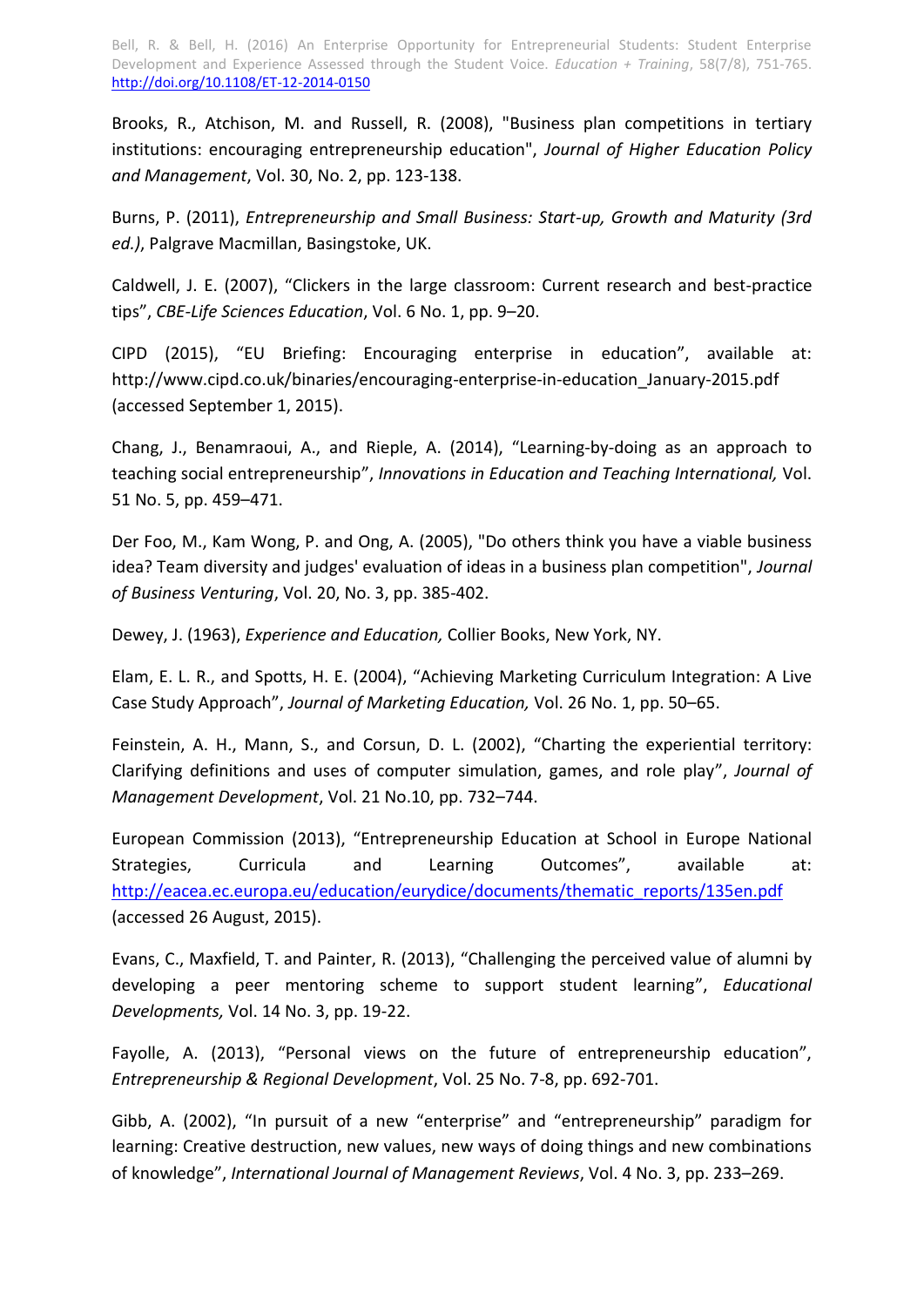Gimmon, E. (2014), "Mentoring as a practical training in higher education of entrepreneurship", *Education +Training*, Vol. 56 No. 8/9, pp. 814 - 825

Grimley, M., Green, R., Nilsen, T., Thompson, D., and Tomes, R. (2011), "Using computer games for instruction: The student experience", *Active Learning in Higher Education*, Vol. 12 No. 1, pp. 45–56.

Honig, B. (2004), "Entrepreneurship education: Toward a model of contingency-based business planning", *Academy of Management Learning & Education,* Vol. 12 No*.* 3, pp. 258- 273.

Jones, B. and Iredale, N. (2010), "Enterprise education as pedagogy", *Education + Training*, Vol. 52 No. 1, pp. 7–19.

Jones, C., and English, J. (2004), "A contemporary approach to entrepreneurship education", *Education + Training*, Vol. 46 No. 8/9, pp. 416–423. doi:10.1108/00400910410569533

Jones, A. and Jones, P. (2011), "Making an impact: A profile of a business planning competition in a university", *Education + Training*, Vol. 53 No. 8/9 pp. 704 – 721.

Jones, C., Matlay, H., and Maritz, A (2012), "Enterprise education: for all, or just some?", *Education + Training,* Vol. 54 No. 8/9, pp. 813 – 824.

Jones, C., and Penaluna, A. (2013), "Moving beyond the business plan in enterprise education." *Education + Training*, Vol. 55 No .8/9, pp. 804 – 814.

Karns, G. L. (2005), "An update of marketing student perceptions of learning activities: Structure, preferences, and effectiveness", *Journal of Marketing Education*, Vol. 27 No. 2, pp. 163–171.

Kinsella, R. P., Clarke, W., Coyne, D., Mulvenna, D., and Storey, D. J. (1993), *Fast Growth Firms and Selectivity,* Irish Management Institute, Dublin, UK.

Kolb, A. and Kolb, D. (2009), "Experiential learning theory: A dynamic holistic approach to management learning, education and development". In S. J. Armstrong and C. Fukami (Eds.), *Handbook of Management Learning, Education and Development,* Sage Publications, London, UK, pp. 42-68.

Kolb, D. (1984)*, Experiential Learning*, Prentice Hall, Englewood Cliffs, NJ.

Kram, K. E. (1985), *Mentoring at Work: Developmental Relationships in Organizational Life,* Scott Foresman, Glenview, Il.

Kuehn, K.W., Grider, D. and Sell, R. (2009), "New venture assessment: Moving beyond business plans in introductory entrepreneurship courses", *Journal of Entrepreneurship Education*, Vol. 12, pp. 67-78.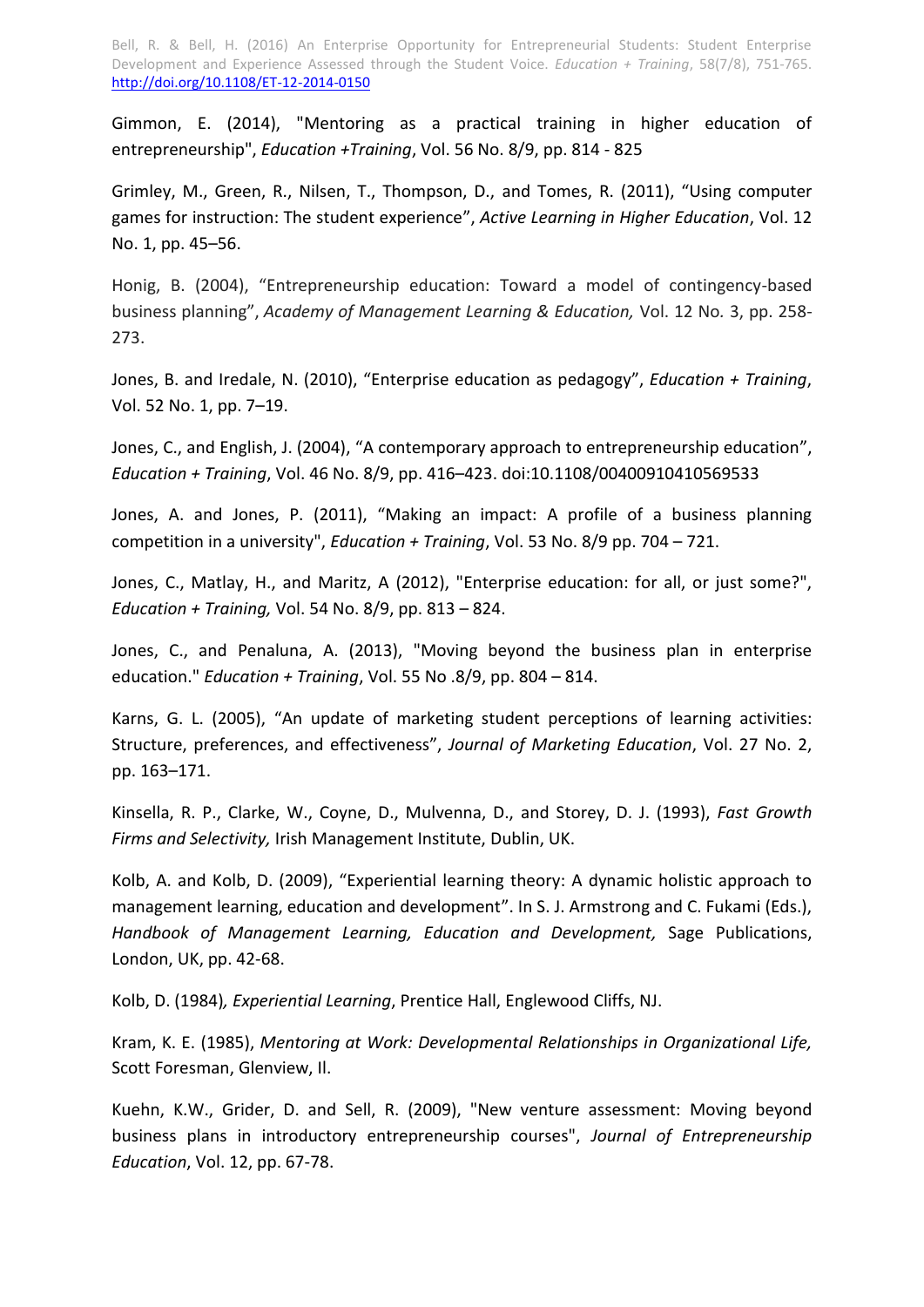Lackéus, M. and Williams Middleton, K. (2015), "Venture creation programs: Bridging entrepreneurship education and technology transfer", *Education + Training*, Vol. 57 No. 1, pp. 48–73.

Lean, J., Moizer, J., Towler, M., and Abbey, C. (2006), "Simulations and games: Use and barriers in higher education", *Active Learning in Higher Education*, Vol. 7 No. 3, pp. 227–242.

Lefebvre, M. R. and Redien-Collot, R. (2013), "How to do things with words: The discursive dimension of experiential learning in entrepreneurial mentoring dyads", *Journal of Small Business Management*, Vol. 51 No. 3, pp. 370-393.

Levenburg, N. and Schwarz, T (2008), "Entrepreneurial orientation among the youth of India: The impact of culture, education and environment", *Journal of Entrepreneurship*, Vol. 17 No. 1, pp. 15-35.

Mahajan, A. (2012), "An experiential approach to developing a pay structure: Insights from teaching compensation management", *The International Journal of Management Education*, Vol. 10 No. 1, pp. 2–11.

Makienko, I., and Bernard, E. K. (2012), "Teaching applied value of marketing research: A questionnaire design project", *The International Journal of Management Education*, Vol. 10 No. 2, pp. 139–145.

Martin, B. C., McNally, J. J., and Kay, M. J. (2013), "Examining the formation of human capital in entrepreneurship: A meta-analysis of entrepreneurship education outcomes", *Journal of Business Venturing*, Vol. 28 No. 2, pp. 211-224.

Martinez, A. C., Levie, J., Kelley, D. J., Saemundsson, R. J., and Schott, T. (2010), *Global entrepreneurship monitor special report: A global perspective on entrepreneurship and training,* Babson College, Babson Park, MA.

Matlay, H. (2006), "Researching entrepreneurship and education. Part 2: What is entrepreneurship education and does it matter?", *Education + Training*, Vol. 48 Iss. 8/9, pp. 704–718.

Moreland, N. (2006), *Entrepreneurship and Higher Education: An Employability Perspective*, The Higher Education Academy, York, UK.

Neck, H.M. and Greene, P.G. (2011), "Entrepreneurship education: Known worlds and new frontiers", *Journal of Small Business Management*, Vol. 49, No. 1, pp. 55-70.

Ollila, S. and Williams Middleton, K. (2011), "The venture creation approach: Integrating entrepreneurial education and incubation at the university", *International Journal of Entrepreneurship and Innovation Management*, Vol. 13 No. 2, pp. 161-178.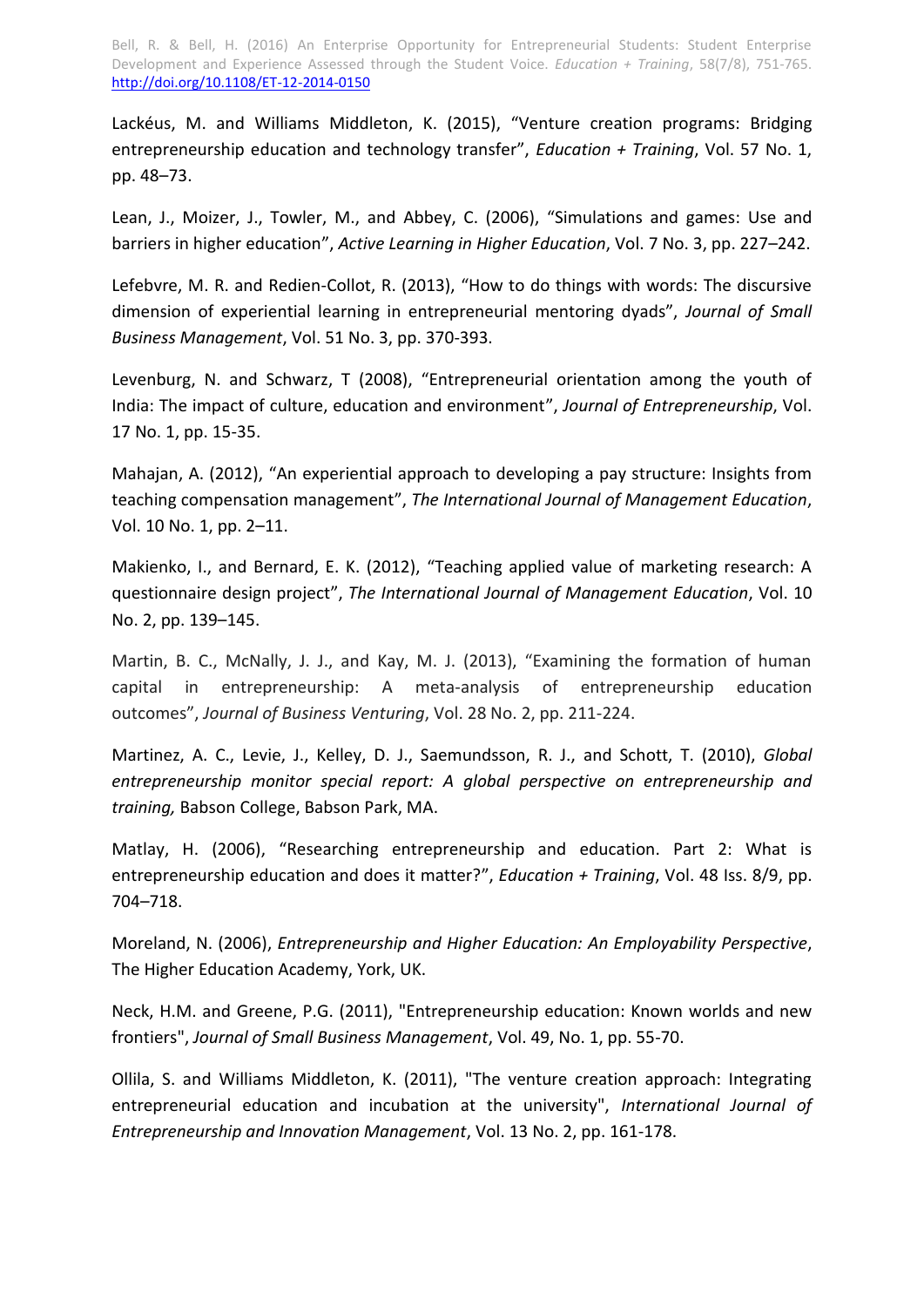Packham, G., Jones, P., Miller, C., Pickernell, D., and Thomas, B. (2010), "Attitudes towards entrepreneurship education: A comparative analysis", *Education + Training,* Vol. 52 No. 8/9, pp. 568–586.

Piaget, J. (1950), *The Psychology of Intelligence,* Routledge, London, UK.

Piercy, N. (2013), "Evaluating experiential learning in the business context: Contributions to group-based and cross-functional working", *Innovations in Education and Teaching International*, Vol. 50 No. 2, pp. 202–213.

Pirnay, F. and Surlemont, B. (2003), "Toward a typology of university spin-offs" *Small Business Economics*, Vol. 21 No. 4, pp. 355-369.

Platzer, H., Snelling, J., and Blake, D. (1997), "Promoting reflective practitioners in nursing: A review of theoretical models and research into the use of diaries and journals to facilitate reflection", *Teaching in Higher Education*, Vol. 2 No. 2, pp. 103–121.

Rhem, J. (1998), "Problem-based learning: An introduction", *The National Teaching and Learning Forum*, Vol. 8 No. 1, pp. 1–4.

Sarasvathy, S. D. (2001), "Causation and effectuation: Toward a theoretical shift from economic inevitability to entrepreneurial contingency", *Academy of Management Review*, Vol. 26 No. 2, pp. 243-263.

Sherman, P. S., Sebora, T., and Digman, L. A. (2008) "Experiential entrepreneurship in the classroom: Effects of teaching methods on entrepreneurial career choice intentions", *Journal of Entrepreneurship Education*, Vol. 11, pp. 29–42.

Sine, W. D. and Lee, B. H. (2009), "Tilting at windmills? The environmental movement and the emergence of the U.S. wind energy sector", *Administrative Science Quarterly*, Vol. 54 No. 1, pp. 123–155.

Smith, R., Bell, R., and Watts, H. (2014),"Personality trait differences between traditional and social entrepreneurs", *Social Enterprise Journal*, Vol. 10 No. 3, pp. 200 – 221.

Snyder, K. D. (2003), "Ropes, poles, and space active learning in business education", *Active Learning in Higher Education*, Vol. 4 No. 2, pp. 159–167.

Solomon, G. (2008), "Entrepreneurship education in the United States", In J. Potter (Ed.), *Entrepreneurship and Higher Education,* OECD and LEED, Paris, pp. 95–118.

St-Jean, E. (2011), "Mentor functions for novice entrepreneurs", *Academy of Entrepreneurship Journal*, Vol. 17 No. 1, pp. 65-84.

Stead, R. and Wiggins, J. (2004), "Mentoring generic verses context specific", paper presented at the Supporting Learning in the Workplace Conference, Leads.